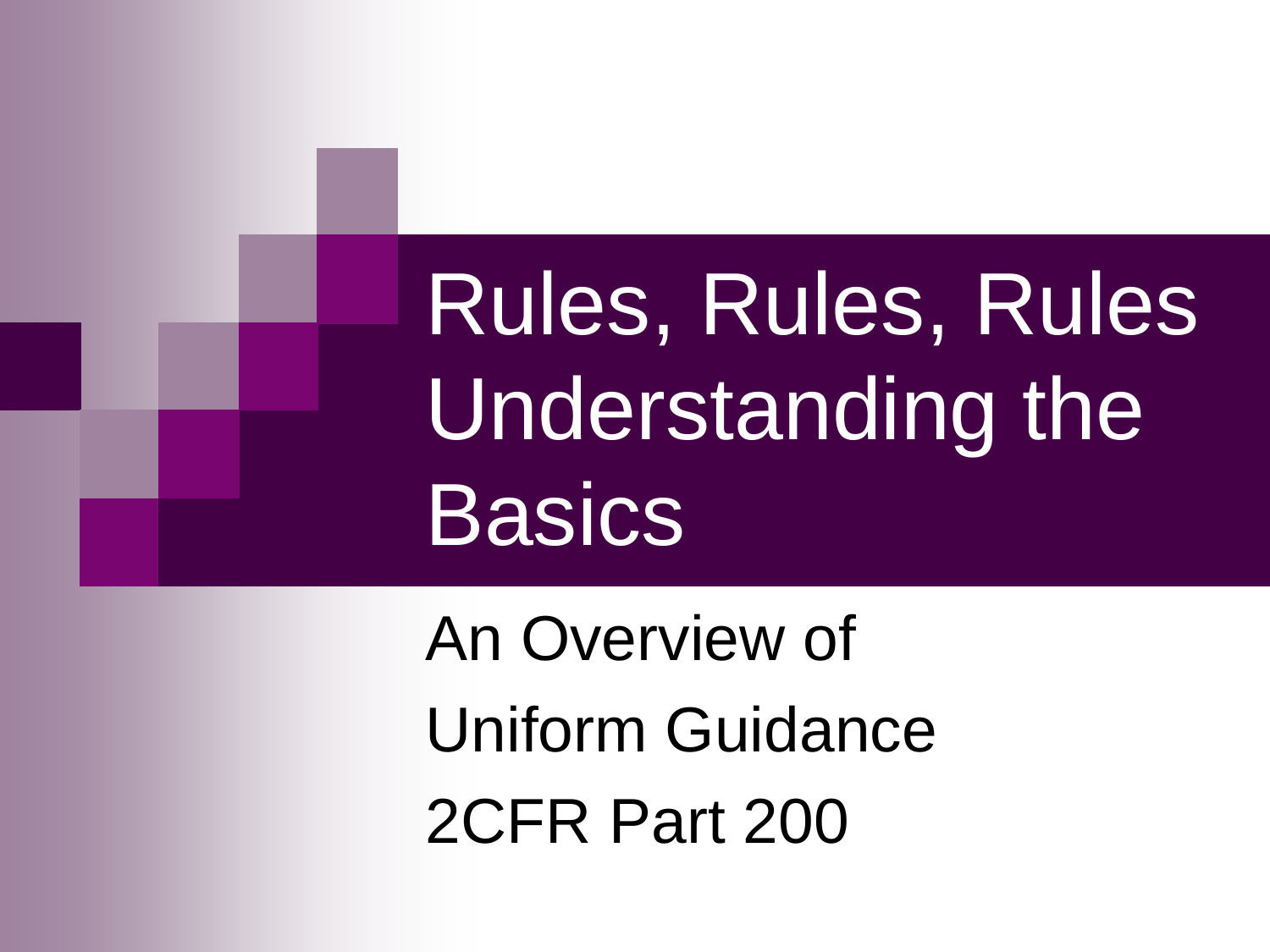# Ansrs4u Presented By TAMU Sponsored Research Services

Presenters

- Kelsi Acosta, Senior Project Administrator
- Carolyn Engledow, Associate Director Postaward
- Victoria Henry, Assistant Director Post-award
- David Hollingsworth, Director Pre-award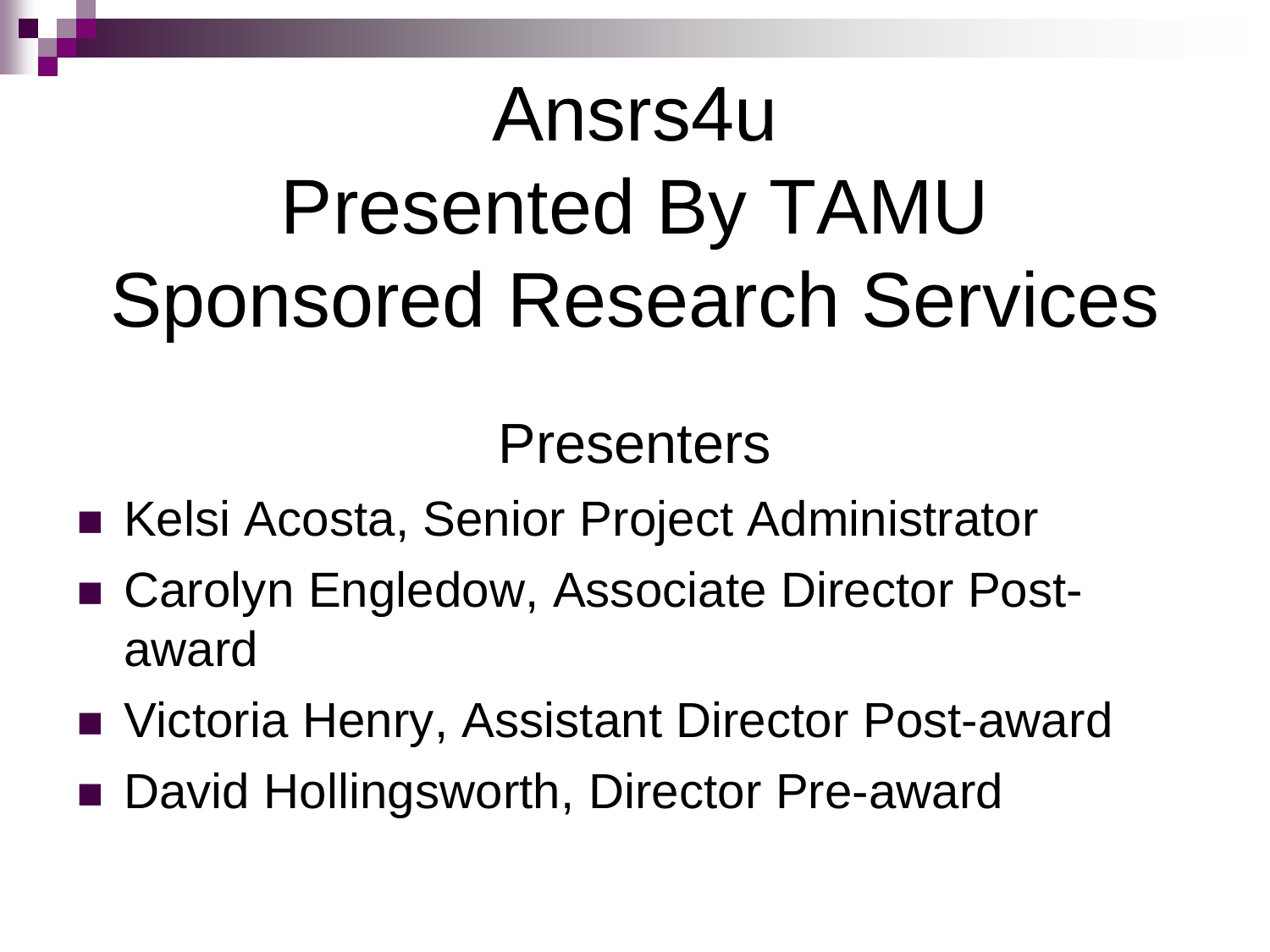## Reasons to Follow Uniform Guidance

- To avoid sanctions, fines penalties, and/or imprisonment
- To reduce risk of reputational harm to our faculty and our institution
- To preserve public confidence in research
- To achieve noble social and economic goals
- To help our researchers do the right thing.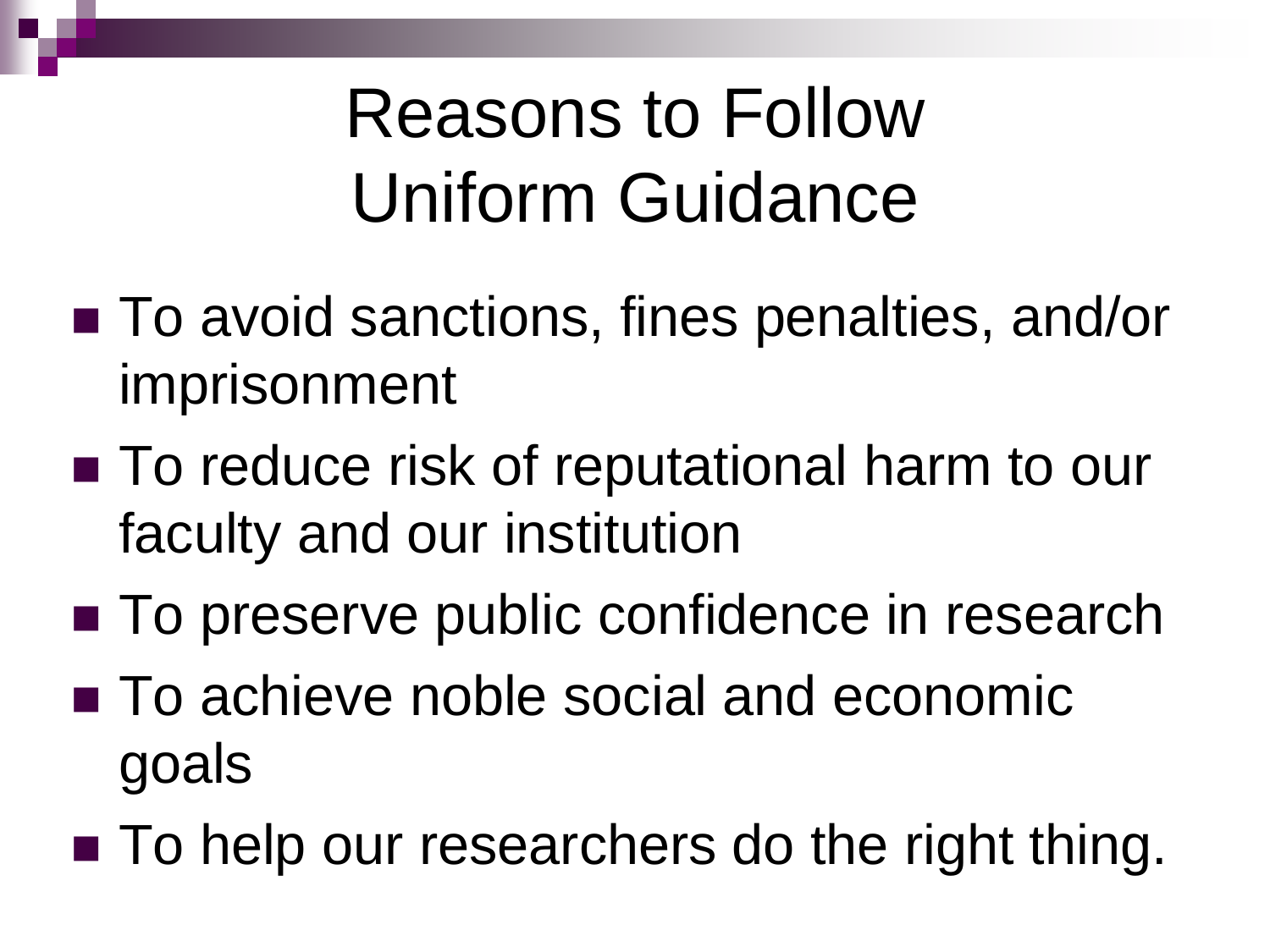#### Hierarchy Pyramid of Statutory and Regulatory Authority



#### **Regulation**

Statutes may be implemented<br>by regulations, which are legally enforceable

#### **Guidance**

Agency may explain how regulations are interpreted, but these documents generally are not binding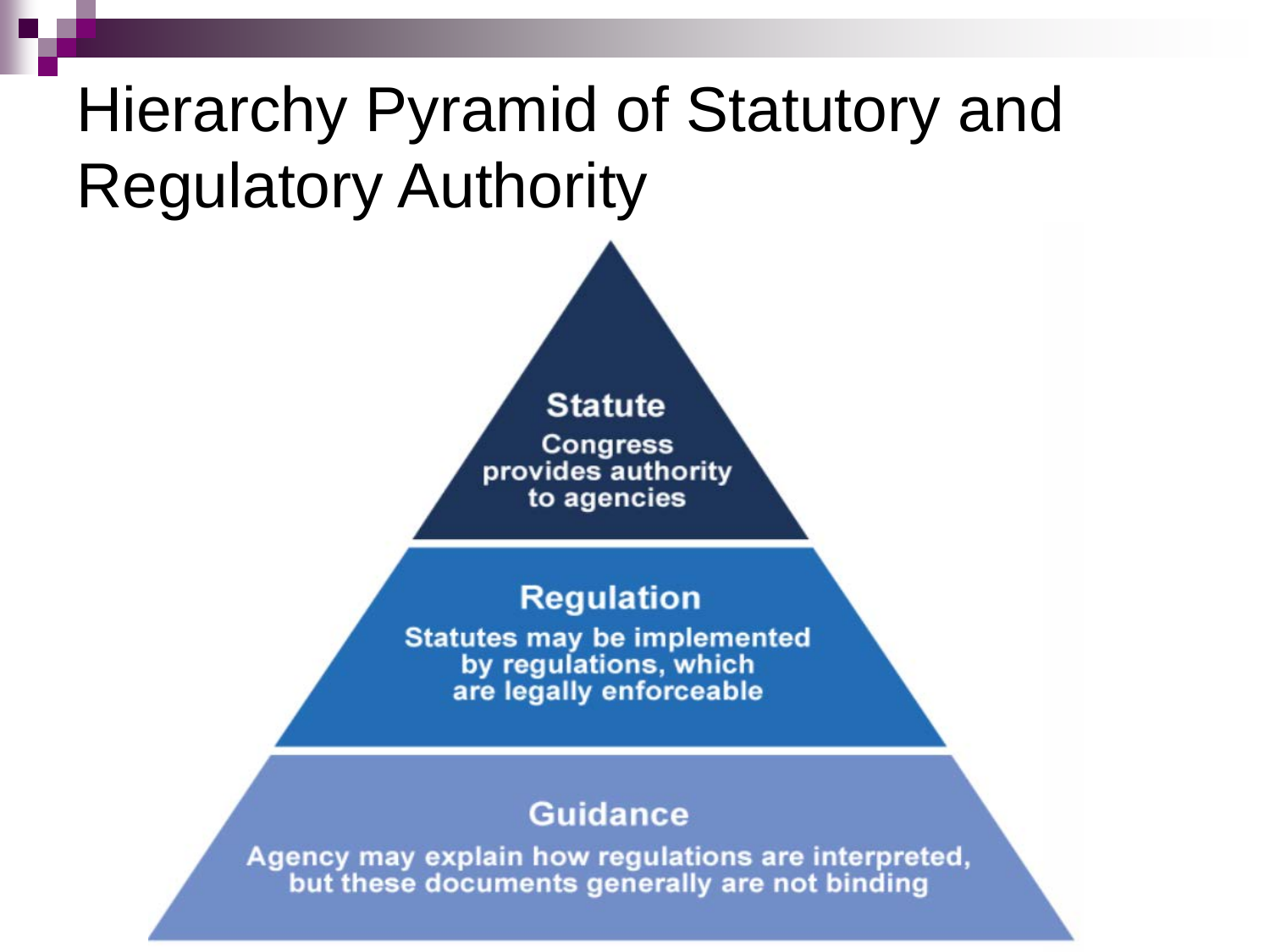#### Order of Precedence

Federal Regulations

#### Sponsor Terms & Conditions

Award Terms & Conditions

Institutional Policies & SAPs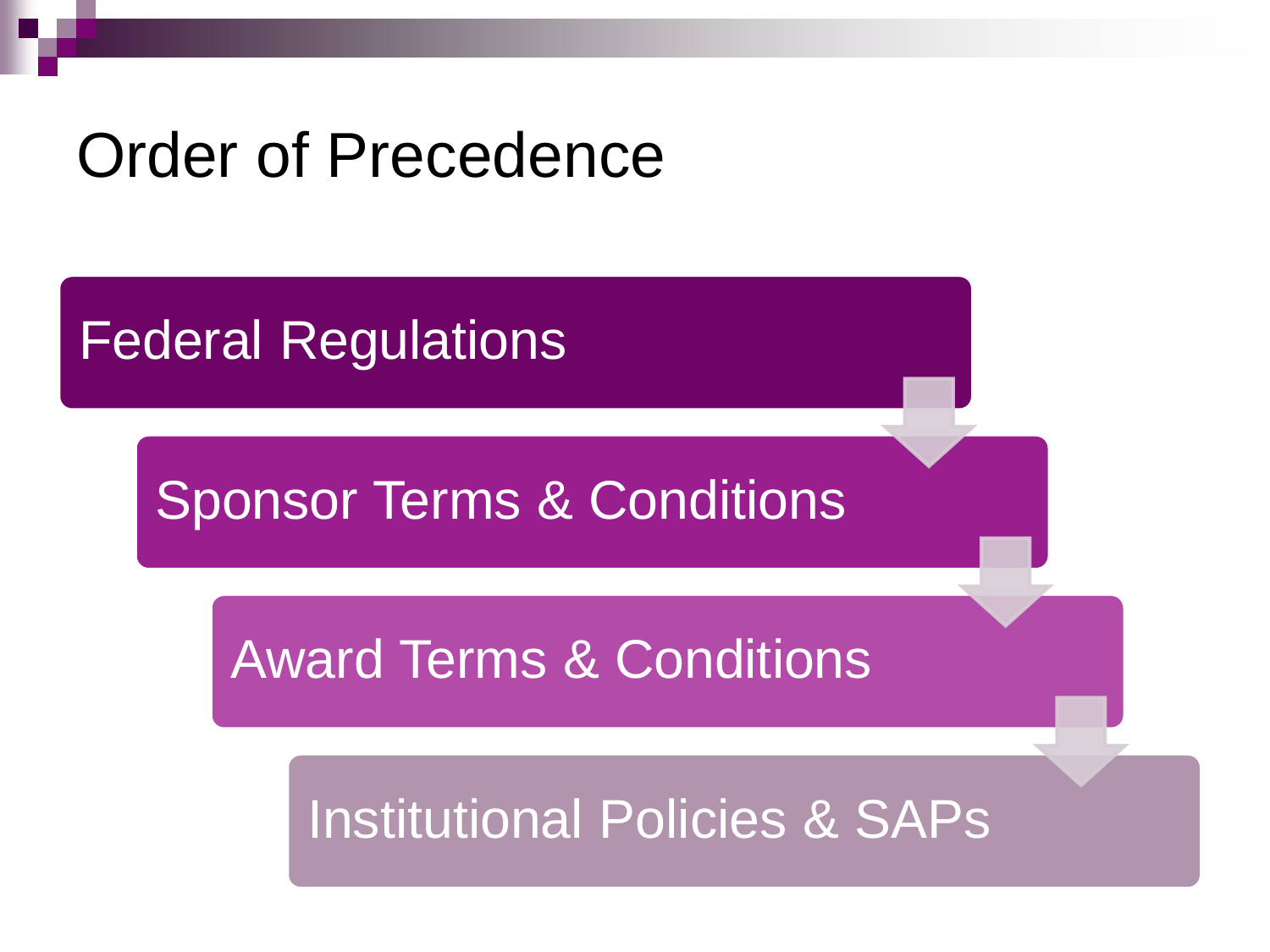#### What did it replace?

| For $a -$                                       | <b>Use the Cost</b><br><b>Principles in:</b> | Use the<br>Admin.<br><b>Requirements</b><br>in: | <b>Use the Audit</b><br><b>Requirements</b><br>in: |
|-------------------------------------------------|----------------------------------------------|-------------------------------------------------|----------------------------------------------------|
| State, local, or<br>Indian tribal<br>government | <b>OMB Circular</b><br>$A-87$                | <b>OMB Circular</b><br>$A-102$                  | <b>OMB Circular</b><br>A-133                       |
| <b>Educational</b>                              | <b>OMB Circular</b>                          | <b>OMB Circular</b>                             | <b>OMB Circular</b>                                |
| institution                                     | $A-21$                                       | $A-110$                                         | A-133                                              |
| Non-Profit                                      | <b>OMB Circular</b>                          | <b>OMB Circular</b>                             | <b>OMB Circular</b>                                |
| Organization                                    | A-122                                        | A-110                                           | $A - 133$                                          |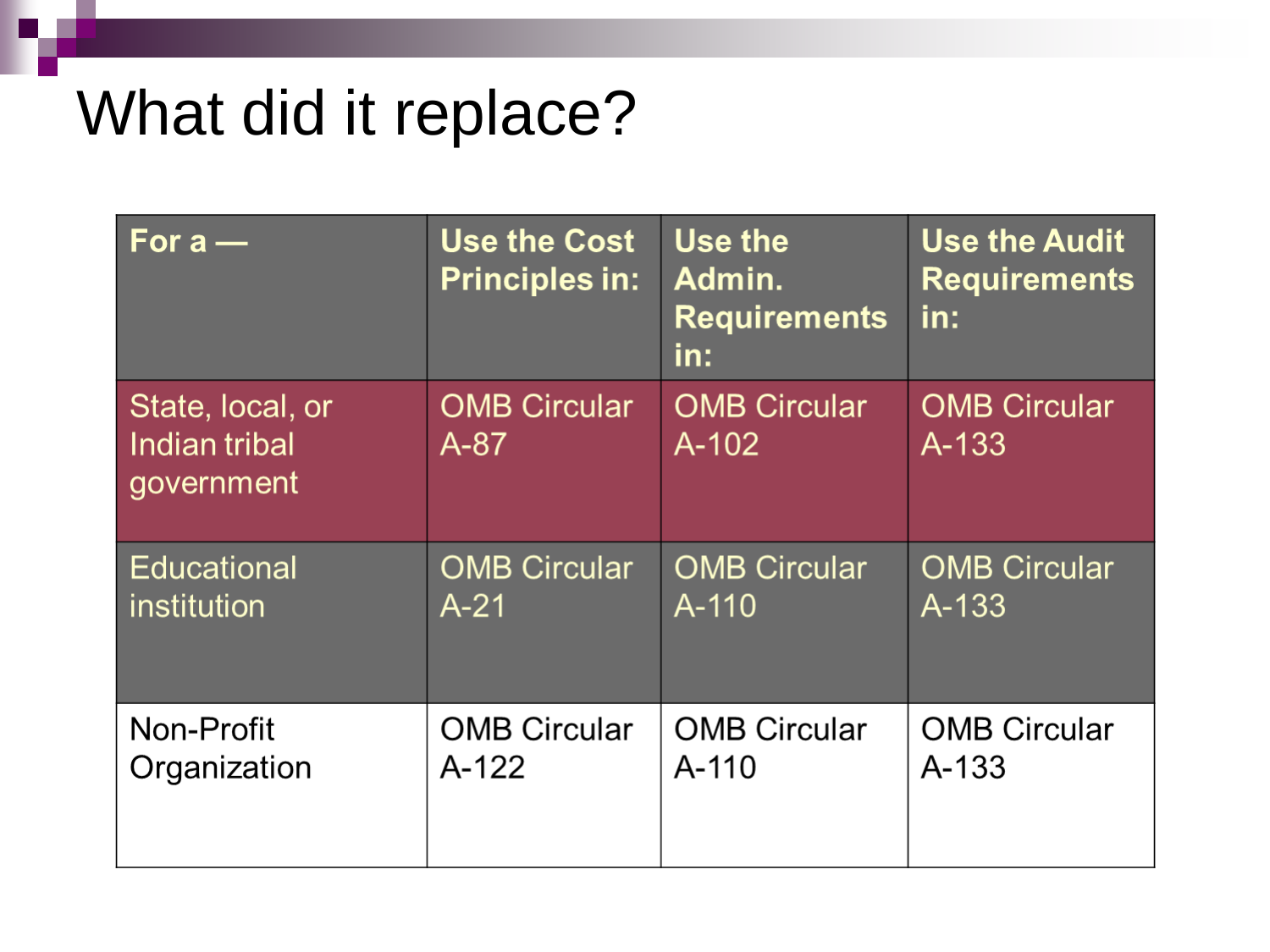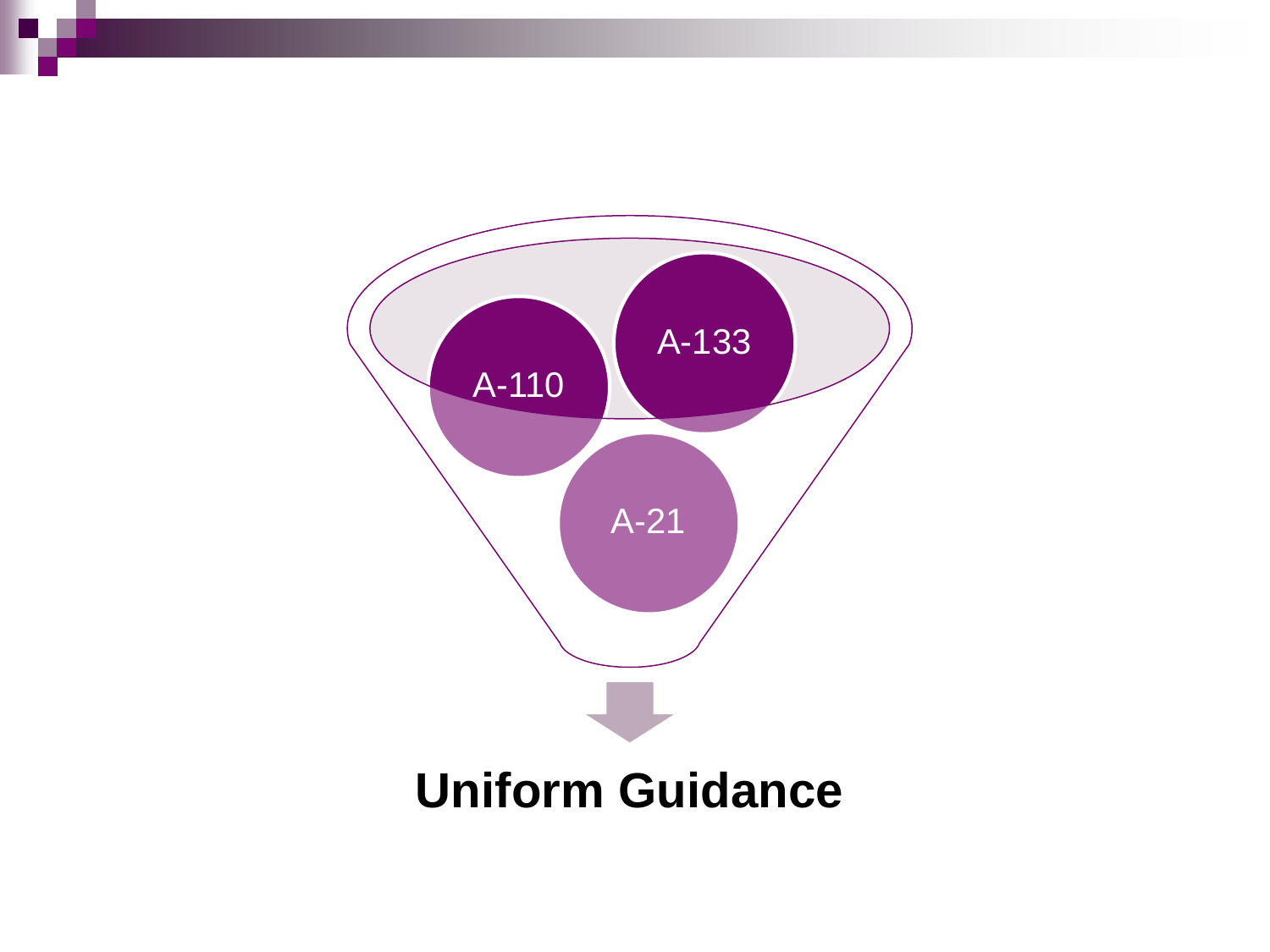#### What is Uniform Guidance?

- 2CFR 200 Uniform Administrative Requirements, Cost Principles, and Audit Requirements for Federal Awards
- Applies to federal financial assistance agreements (Grants and Cooperative Agreements)
- Effective December 26, 2014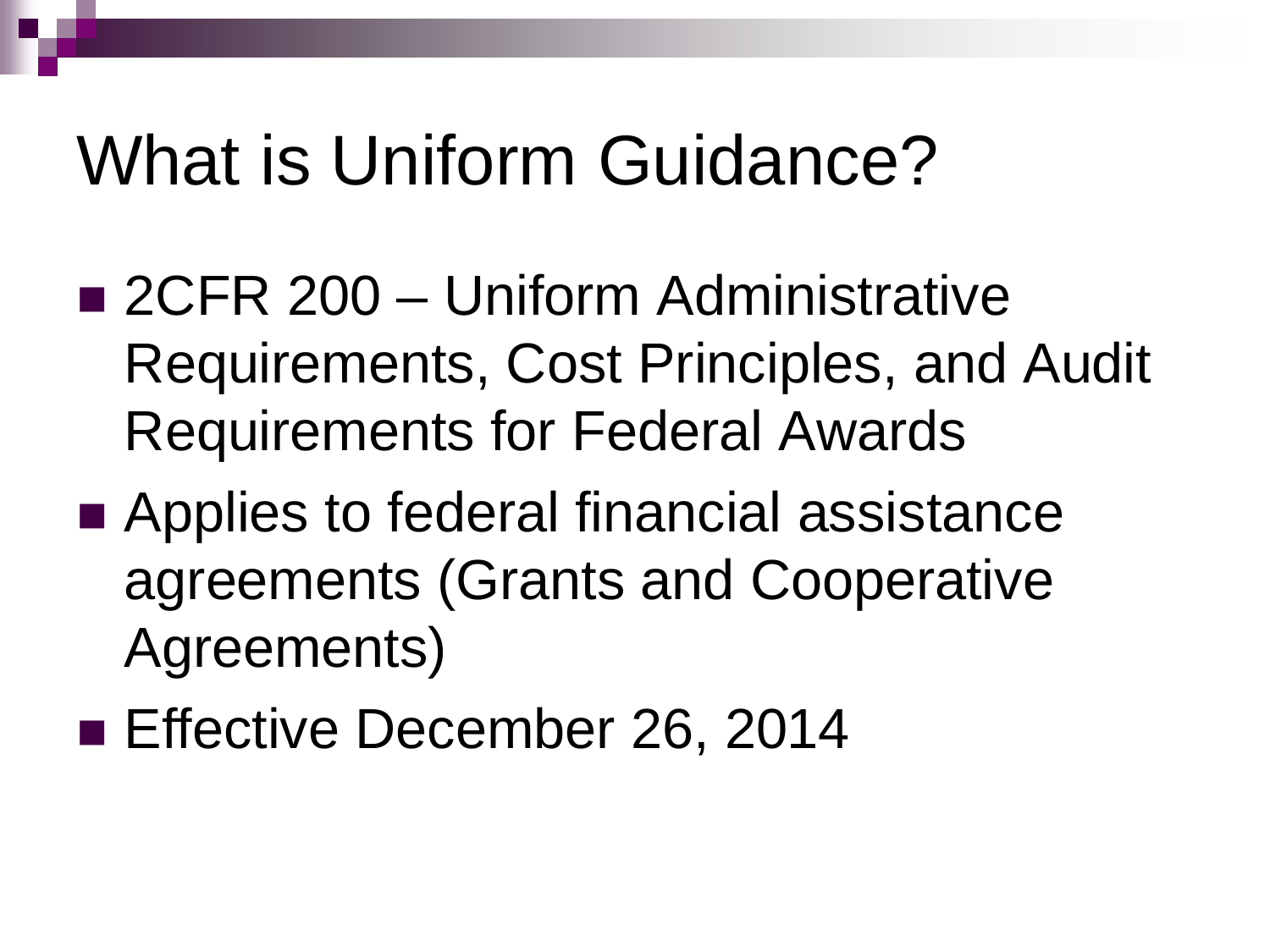## What is Financial Assistance?

■ Grants

- □ For transfer of money, property or services to the recipient
- $\Box$  To provide support to accomplish a public purpose of support
- Anticipates no substantial programmatic involvement of the sponsor

Assistance relationship

■ Cooperative Agreements □ Similar to a grant □ Substantial sponsor involvement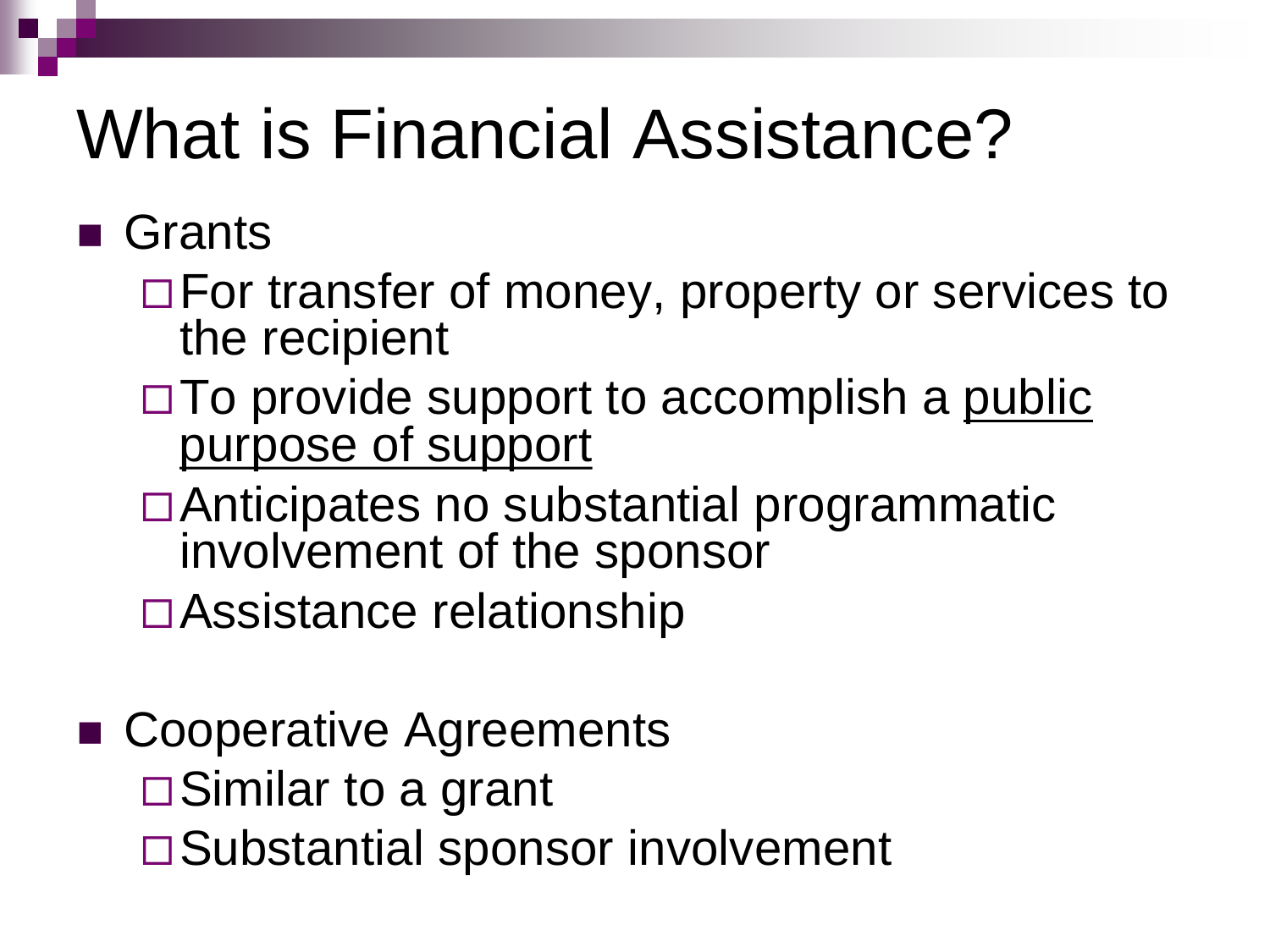#### Contents of Uniform Guidance

#### **E** Supplementary Information

Objectives and Background

- Major Policy Reforms
- **Subpart A**
	- $\Box$  Acronyms and Definitions
- Subpart B
	- □ General Provisions

#### **Subpart C**

- $\Box$  Preaward Requirements
- □ Contents of Federal Awards
- Subpart D  $\Box$  Post Award Requirements
- **Subpart E**
	- □ Cost Principles
- Subpart F □ Audit Requirements
- **Appendices**
	- □ Funding Opportunities, F&A, etc.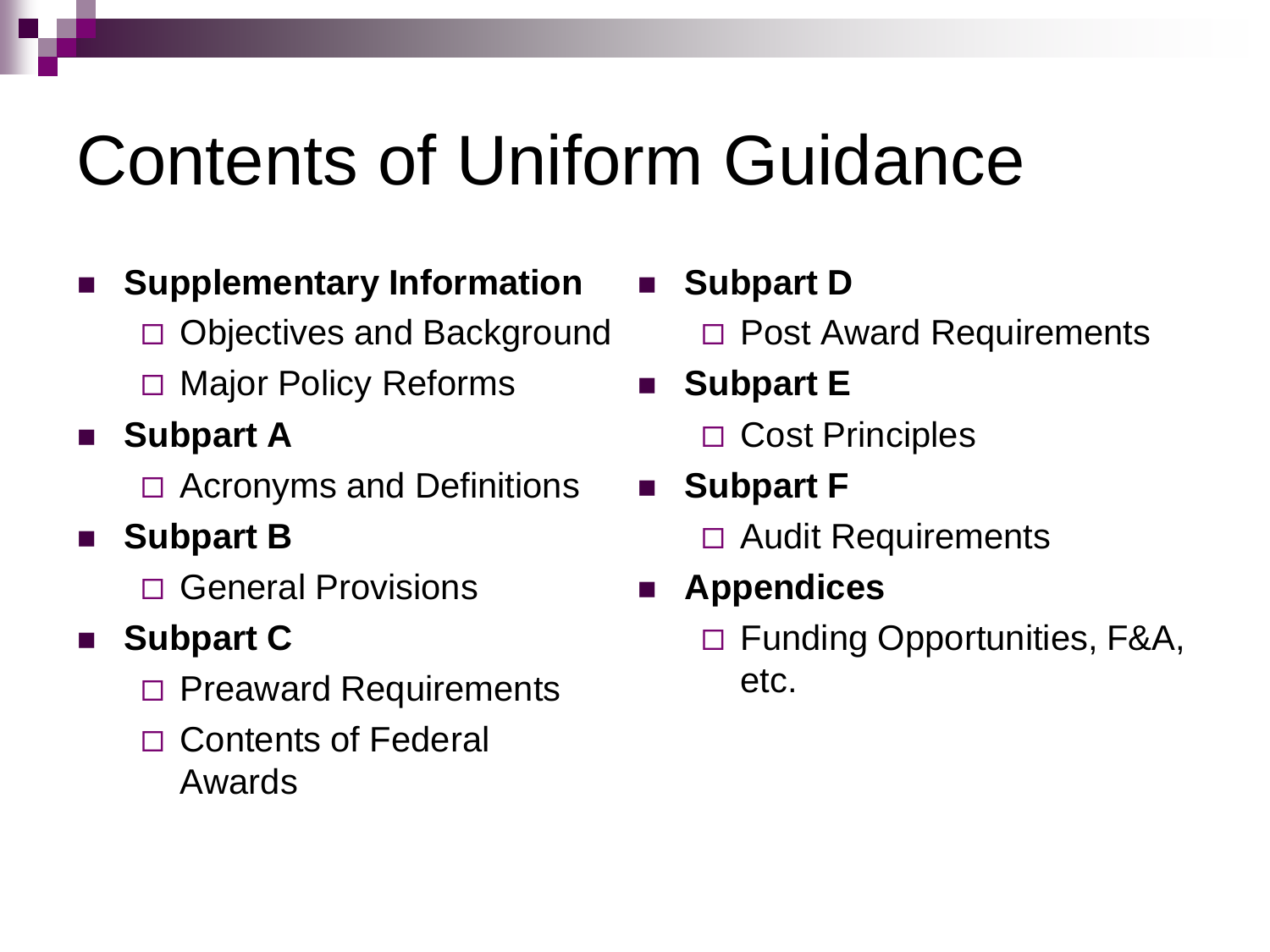## UG200.200 Subpart C Preaward

- Requirement to provide public notice of Federal financial assistance programs
- Requirements for Notice of Funding Opportunity (NOFA) – Appendix I
- Standard application requirements
- **Nerit review process**
- Risk assessment of applicants
- Standard Information in the federal award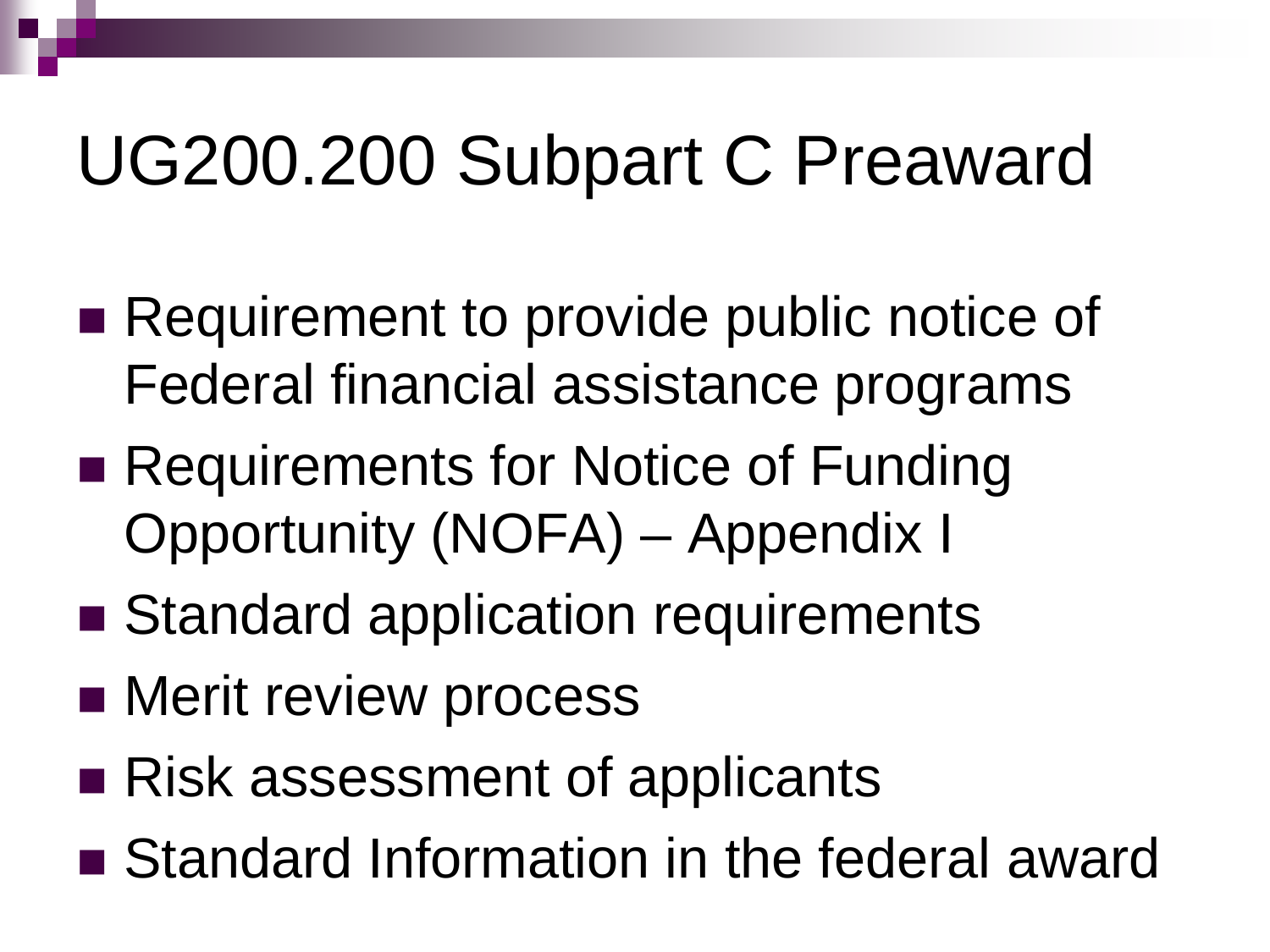## UG200.330 Subrecipient and Contractor Determination

- Entity may concurrently receive as a recipient, a subrecipient, and a contractor
- A pass-through entity must make case-bycase determinations whether each agreement it makes casts the party receiving the funds in the role of a subrecipient or a contractor.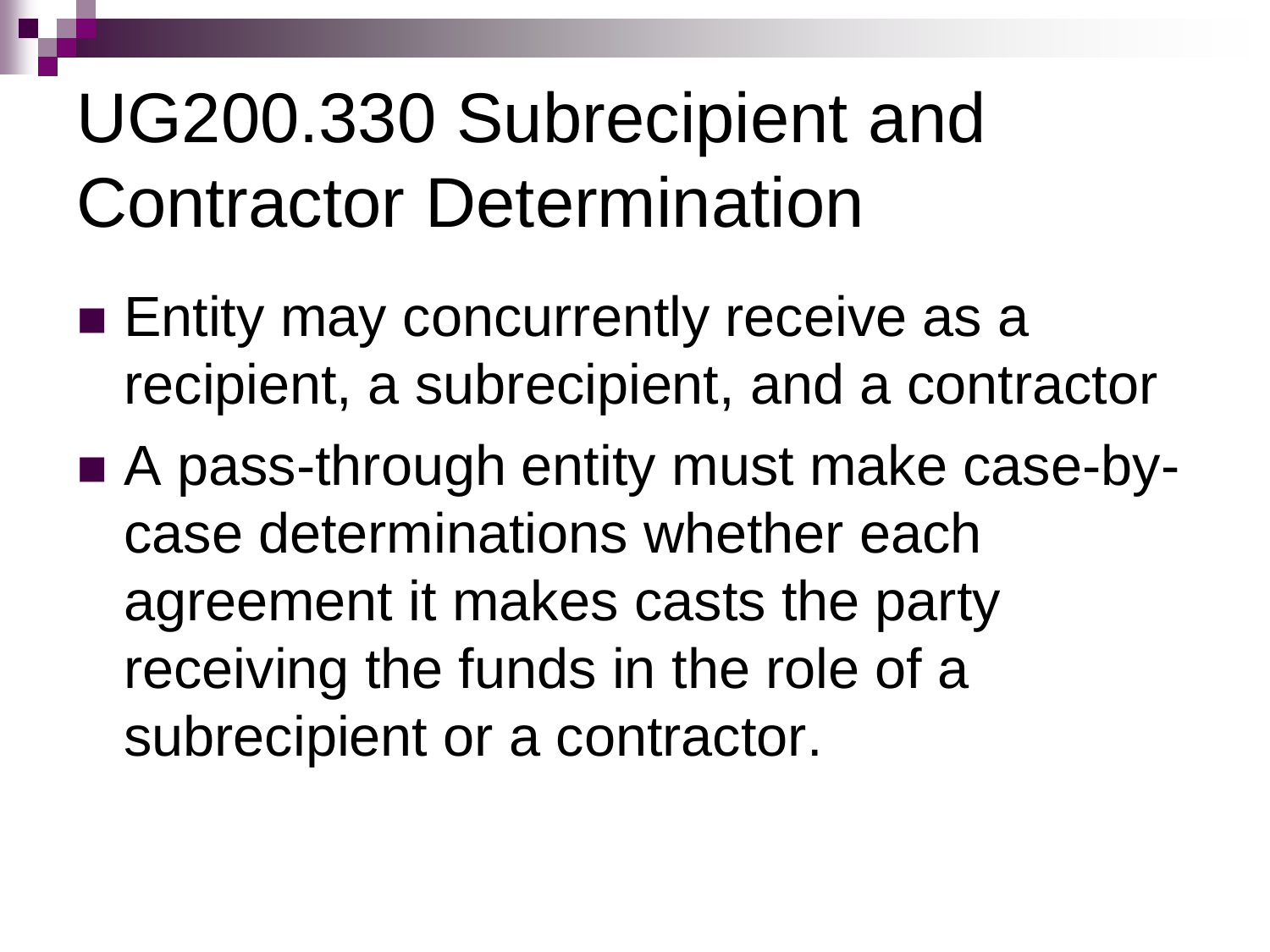# Characteristics of a Subrecipient Relationship

- (1) Determines who is eligible to receive what Federal assistance;
- (2) Has its performance measured in relation to whether objectives of a Federal program were met;
- (3) Has responsibility for programmatic decision making;
- (4) Is responsible for adherence to applicable Federal program requirements specified in the Federal award;
- (5) Uses the Federal funds to carry out a program for a public purpose, as opposed to providing goods or services for the benefit of the pass-through entity.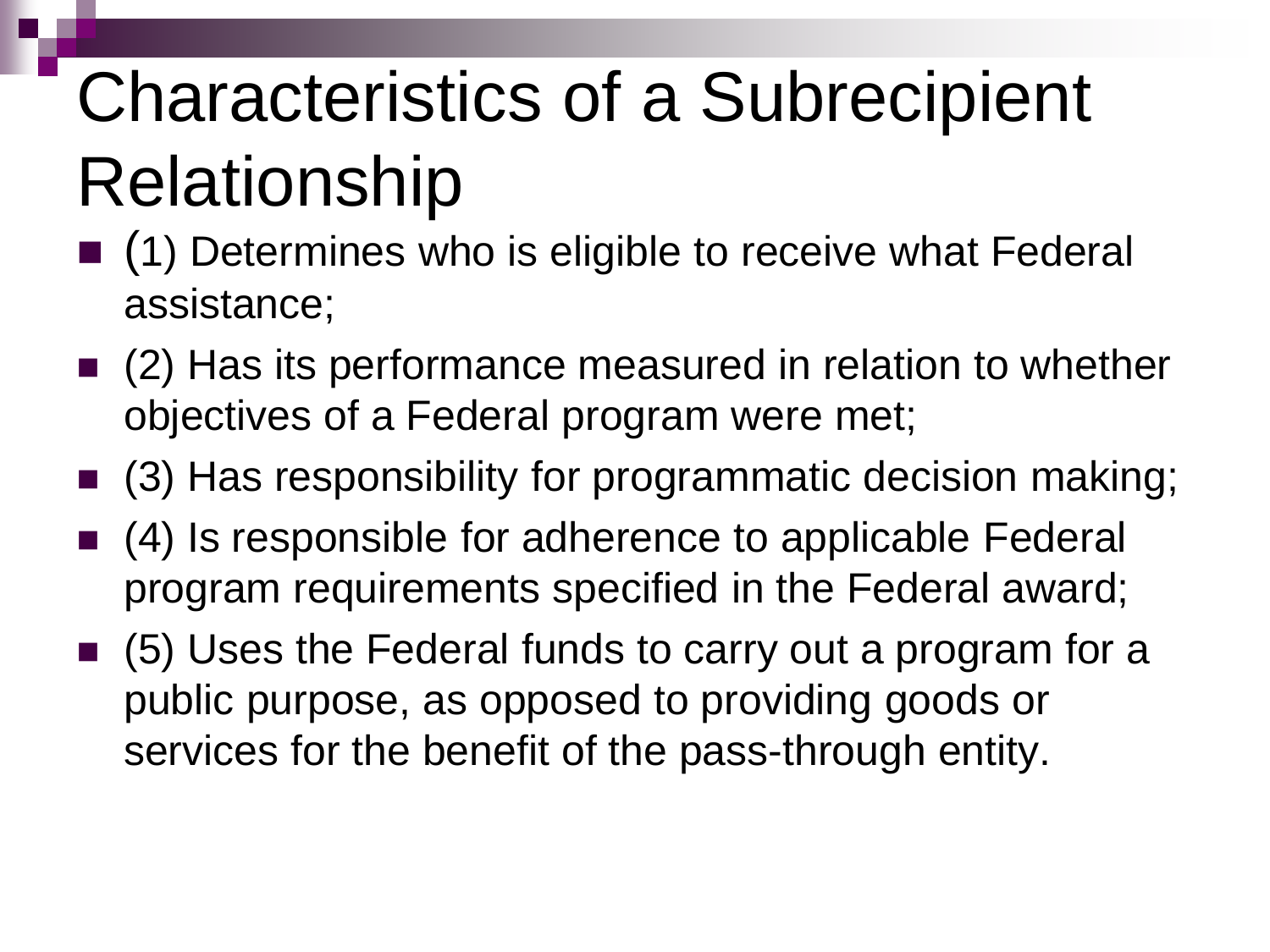## de minimis rate

■ UG 200.414f Non-Federal entity that has never received a negotiated indirect cost rate may elect to charge a de minimis rate of 10% of modified total direct costs (MTDC)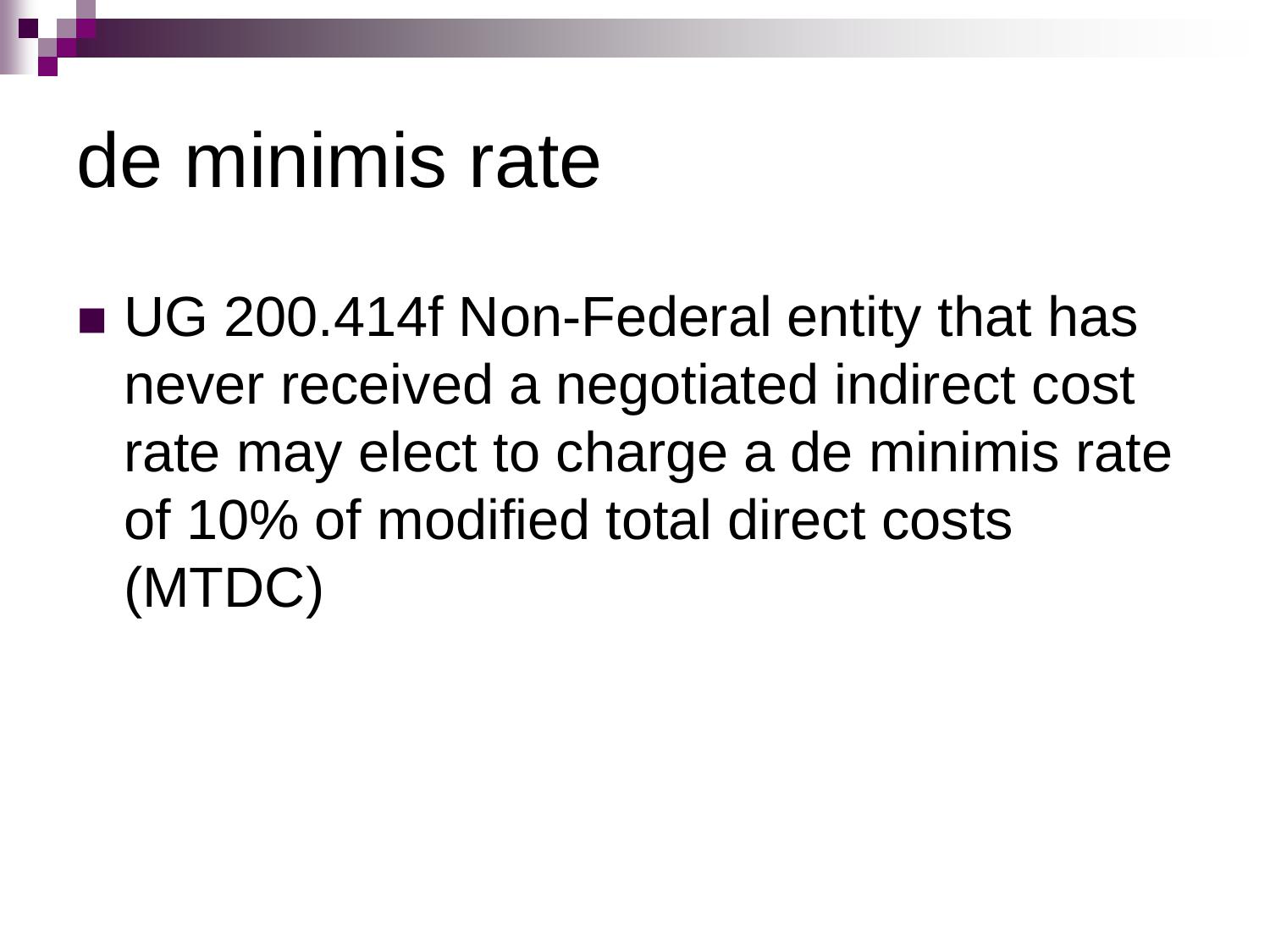## UG 200.331 Subrecipient Monitoring

- **Perform risk assessment of subrecipient**
- Reviewing financial and performance reports submitted by subrecipient
- **Ensuring subrecipient takes timely and** appropriate action on all deficiencies pertaining to the federal award.
- Verify that every subrecipient is audited as required by Subpart F.
- Issuing a management decision for audit findings.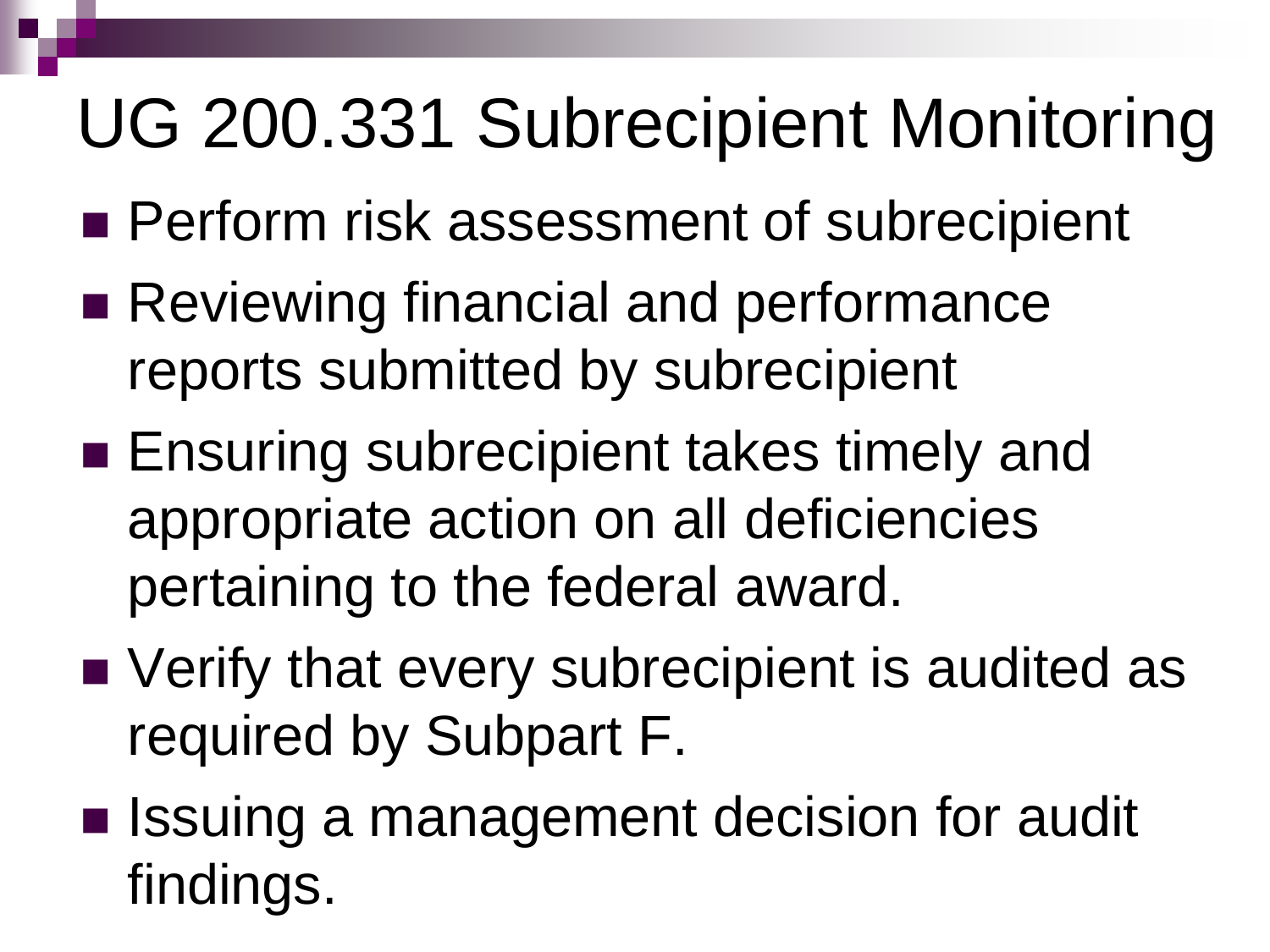## UG 200.23 Def: Contractor

- 200.22 Contract means a legal instrument by which a non-Federal entity purchases property or services needed to carry out the project or program under a Federal award.
- **Providing goods and services**
- Not subject to the award requirements
- F&A charged on full amount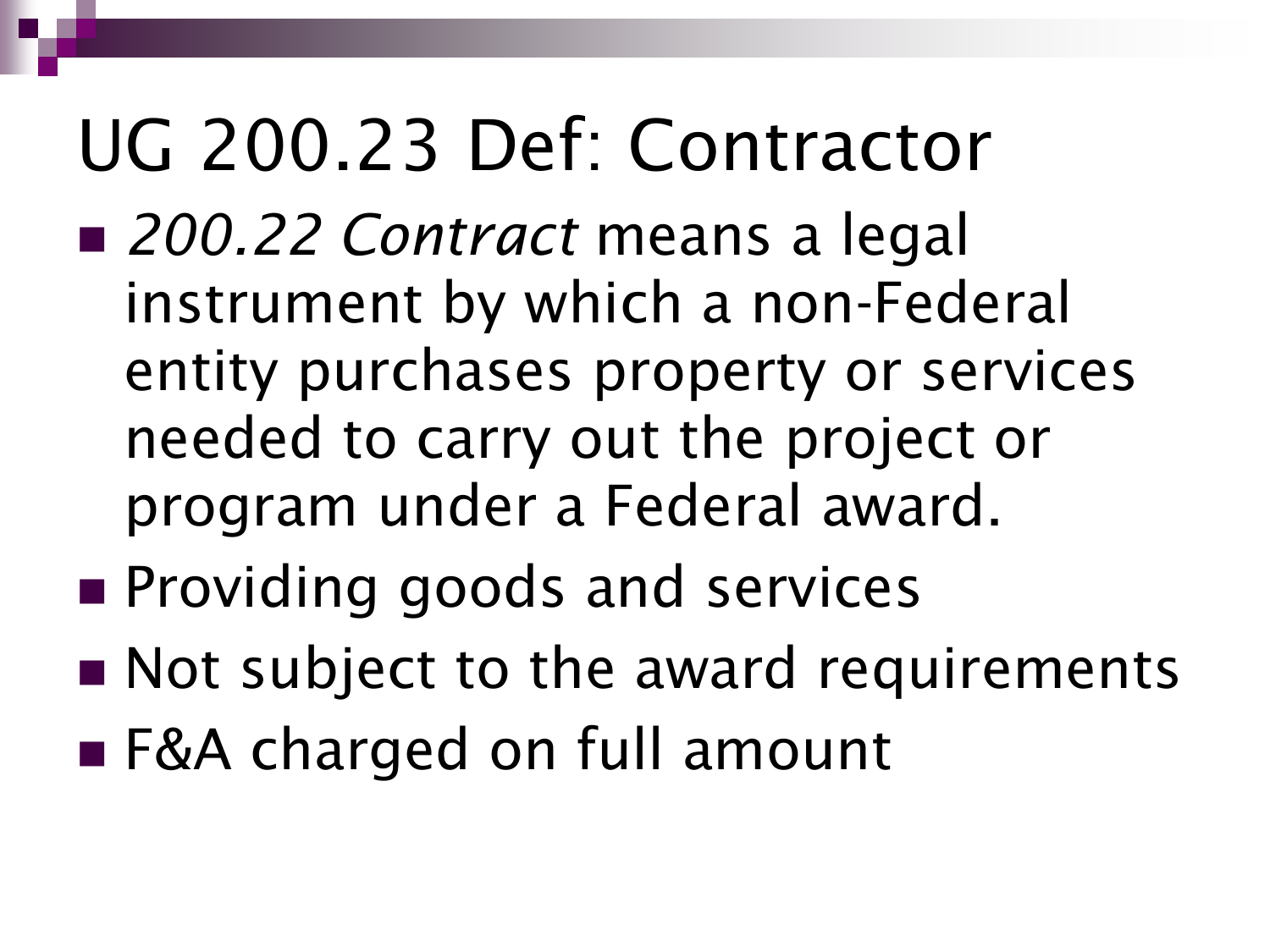# Contract Characteristics Indicative of a Procurement Relationship

- (1) Provides the goods and services within normal business operations;
- (2) Provides similar goods or services to many different purchasers;
- (3) Normally operates in a competitive environment;
- (4) Provides goods or services that are ancillary to the operation of the Federal program; and
- (5) Is not subject to compliance requirements of the Federal program as a result of the agreement.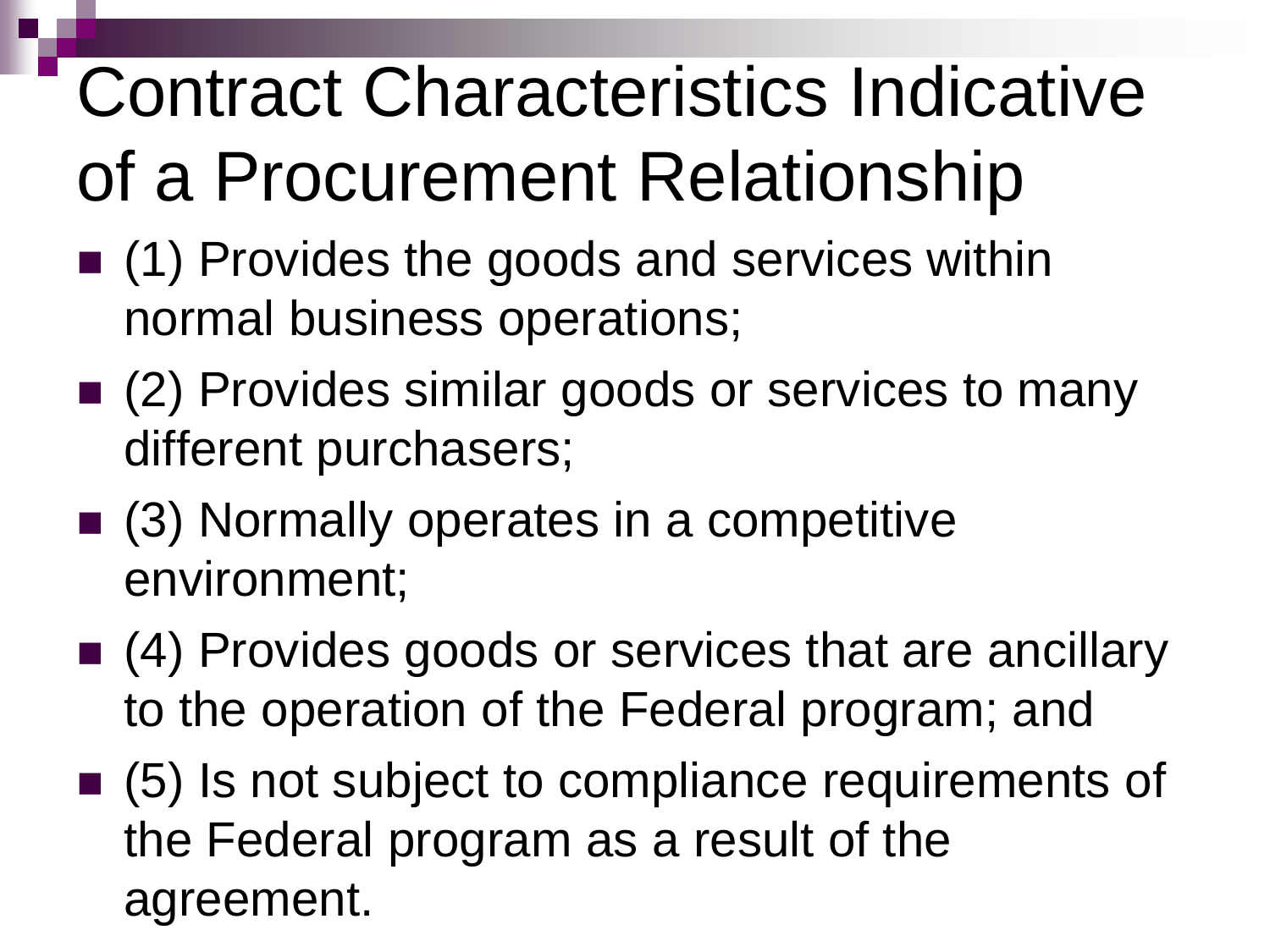## Subpart D: Post Award Requirement (Section 200.3xx)

- Selected items will be discussed
- **Learning Resource**

Post Award – Implementation, Reporting, and Closeout. Reference can be found at: https://www.grants.gov/web/grants/learngrants/grants-101/post-award-phase.html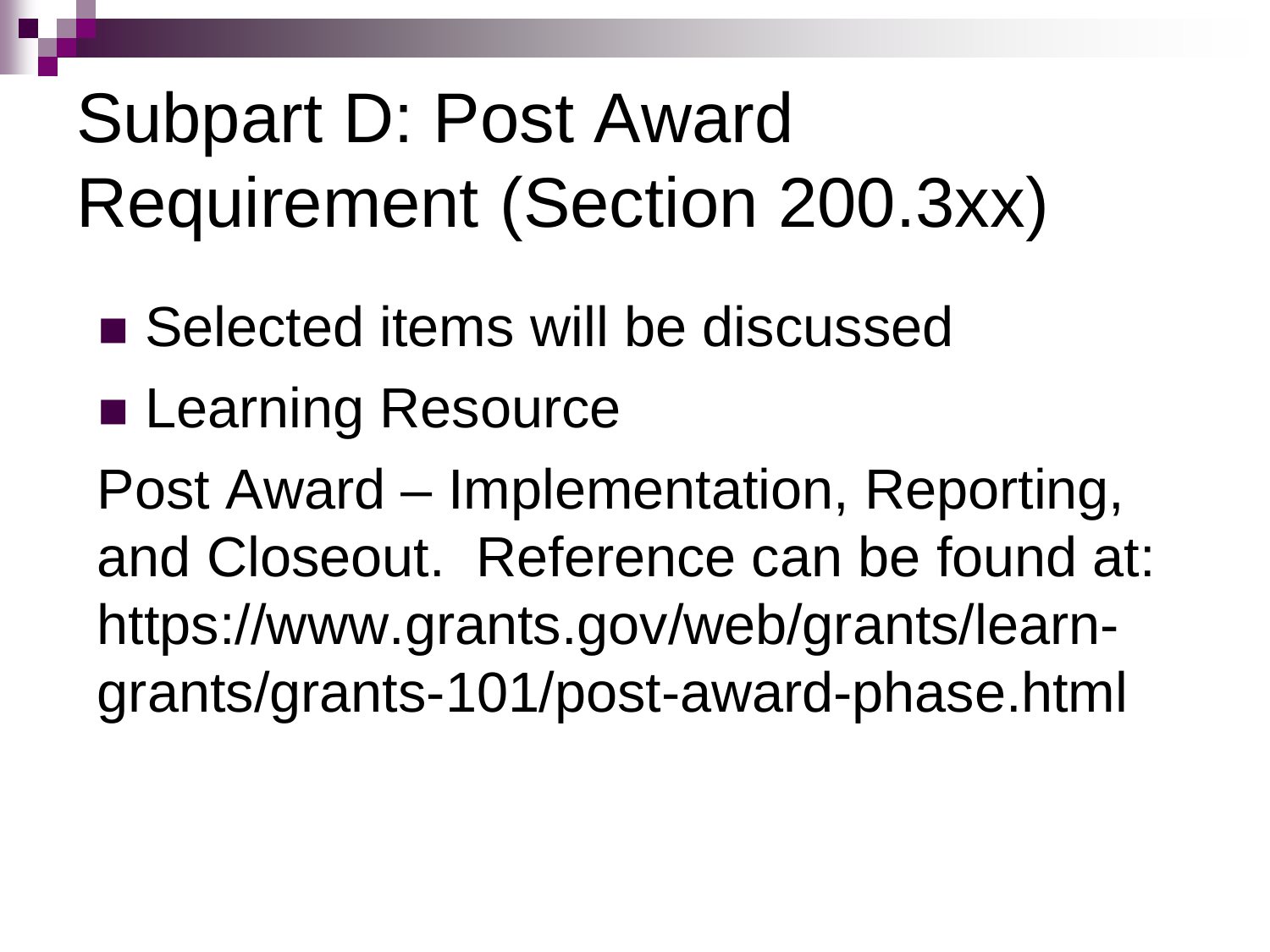#### UG 200.305 Payments

- Cost Reimbursable
	- □Reimbursement based on actual expenses incurred up to an agreed upon amount □Residual funds revert to the sponsor

#### **Fixed-Price**

- □ Payment is not subject to adjustment based on cost incurred
- Billing(s) are not based on actual expenditures
- □ Residual funds should be insignificant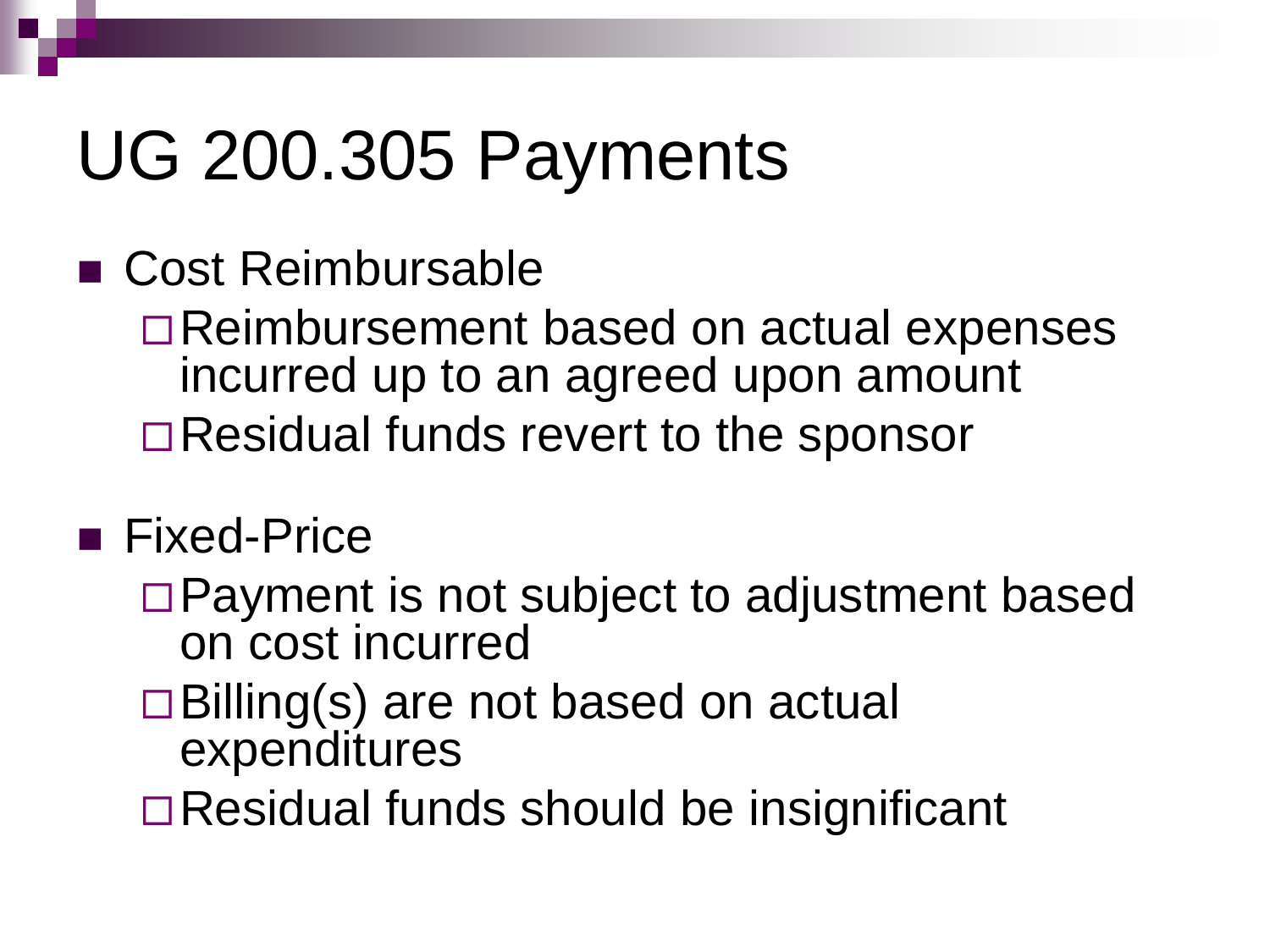# UG200.302 Requirements for Financial Management Systems

- Identification of Federal Awards in its accounts
- Accurate, current, and complete disclosure of the financial results of each Federal award
- Records that identify source and application of funds
- **Effective control over, and accountability for, all funds,** property, and other assets
- Comparison of expenditures with budget amounts
- Written procedures for payments
- Written procedure for determining the allowability of costs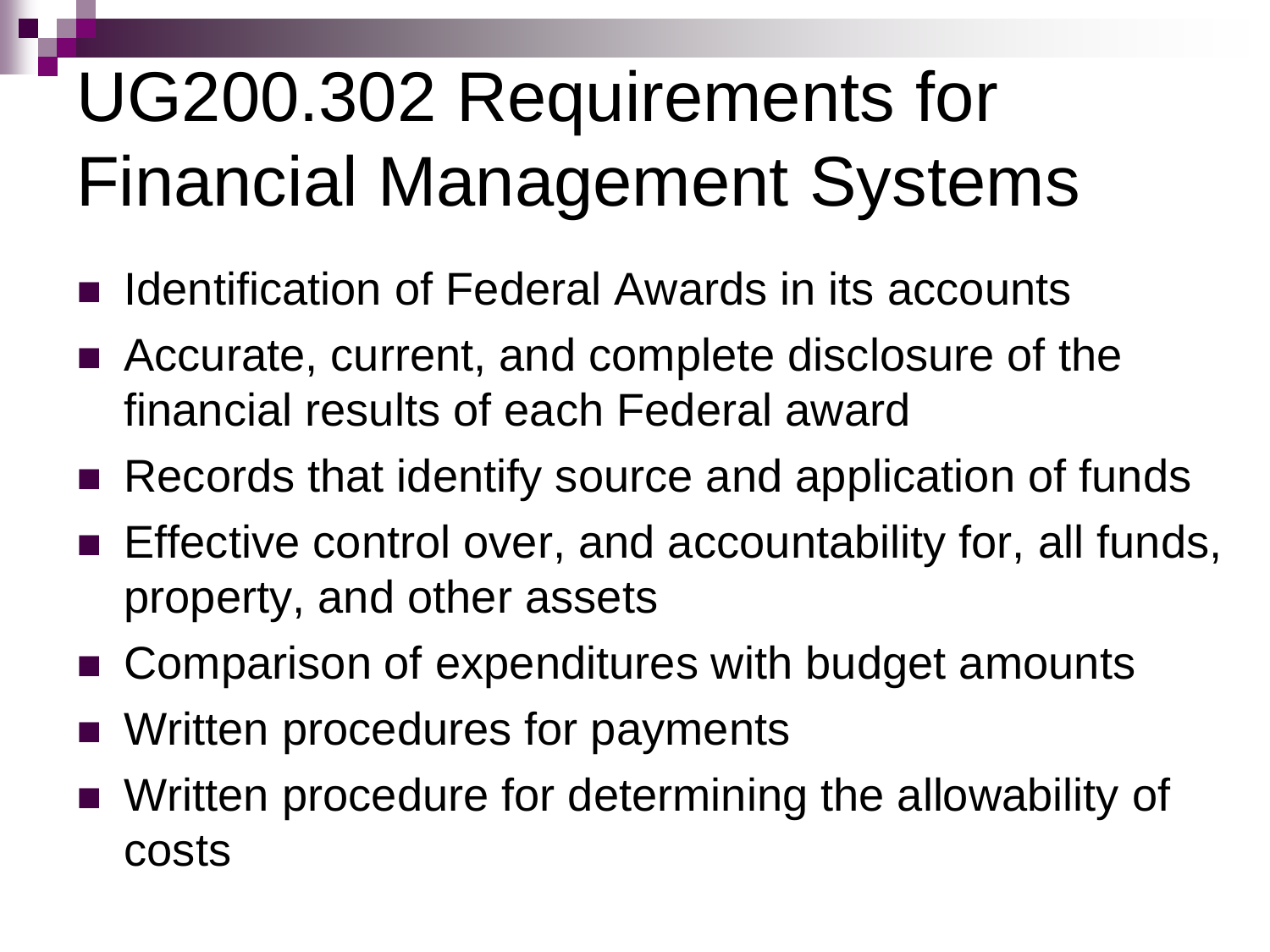## UG200.303 Requirements for Internal Controls

- Comply with Federal statutes, regulations, and the terms and conditions of the Federal awards
- Evaluate and monitor compliance
- Take prompt action when instances of noncompliance are identified
- Take measures to safeguard sensitive information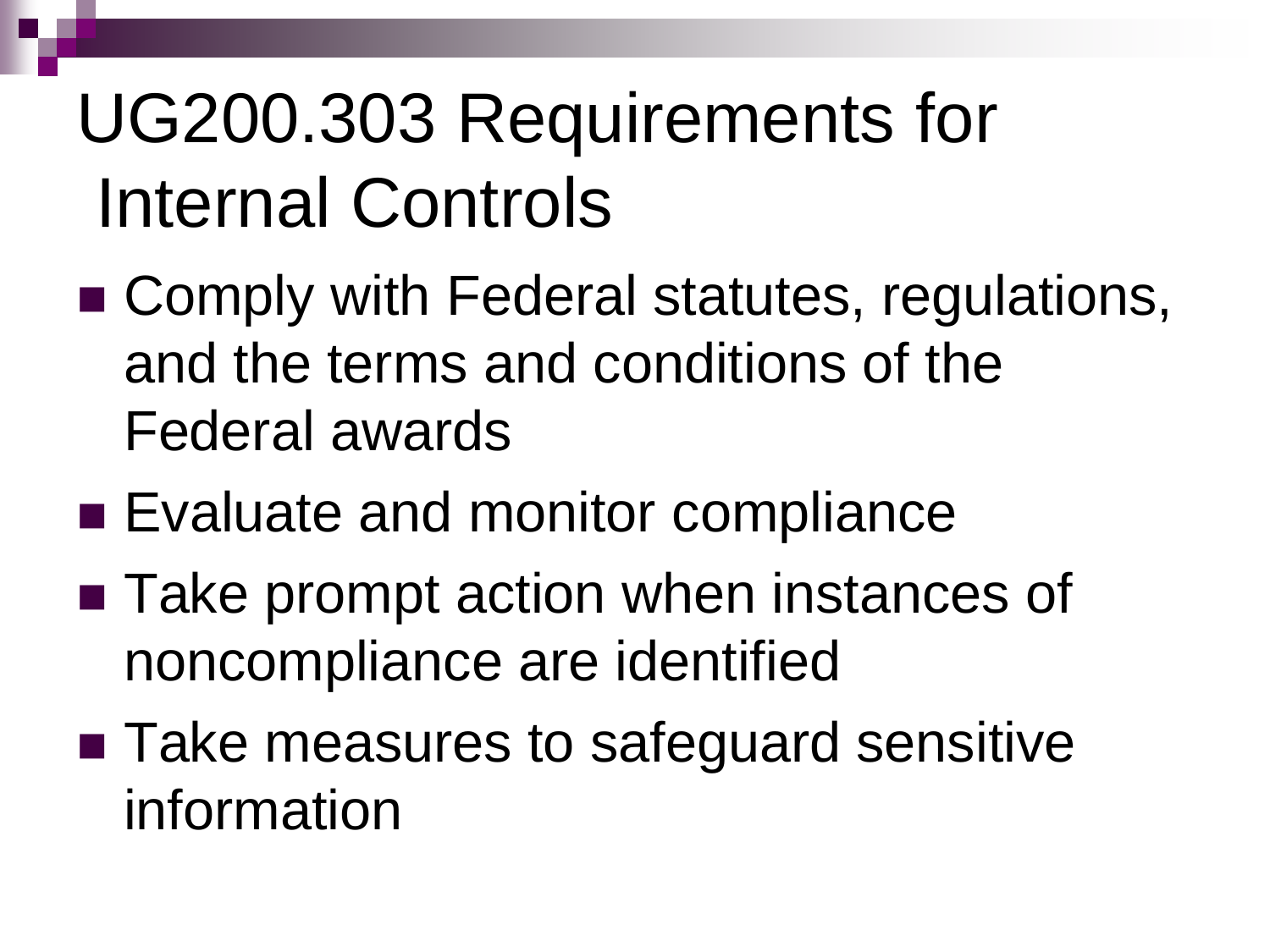#### UG 200.306 Cost Sharing

- UG 200.29 Def: the portion of project costs not paid by federal funds
- **Under Federal research proposals, voluntary** committed cost sharing is not expected. It cannot be used as a factor during the merit review of applications or proposals,
- **Deta has all in the considered if it is both in accordance** with Federal awarding agency regulations and specified in a notice of funding opportunity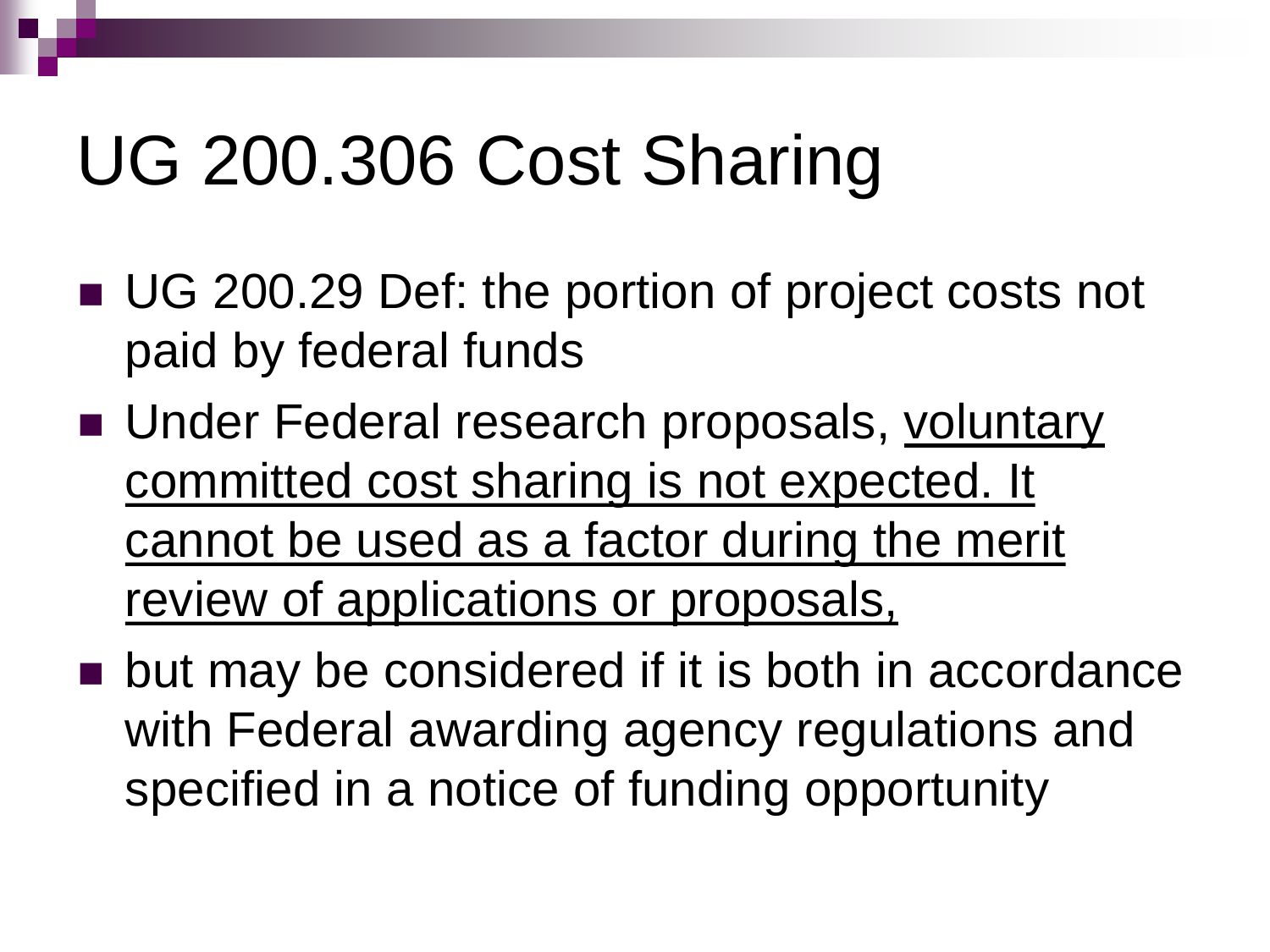## Types of Cost Share

- $\blacksquare$  Mandatory required by the sponsor
- Voluntary Committed cost sharing specifically pledged in the proposal's budget or award on the part of the recipient
	- □ Per TAMUS policy 15.01.05 Cost Sharing on Sponsored Agreements: Voluntary committed cost sharing is strongly discouraged on all proposals.
- Voluntary uncommitted effort is effort that is over and above that which is committed and budgeted for in a sponsored agreement.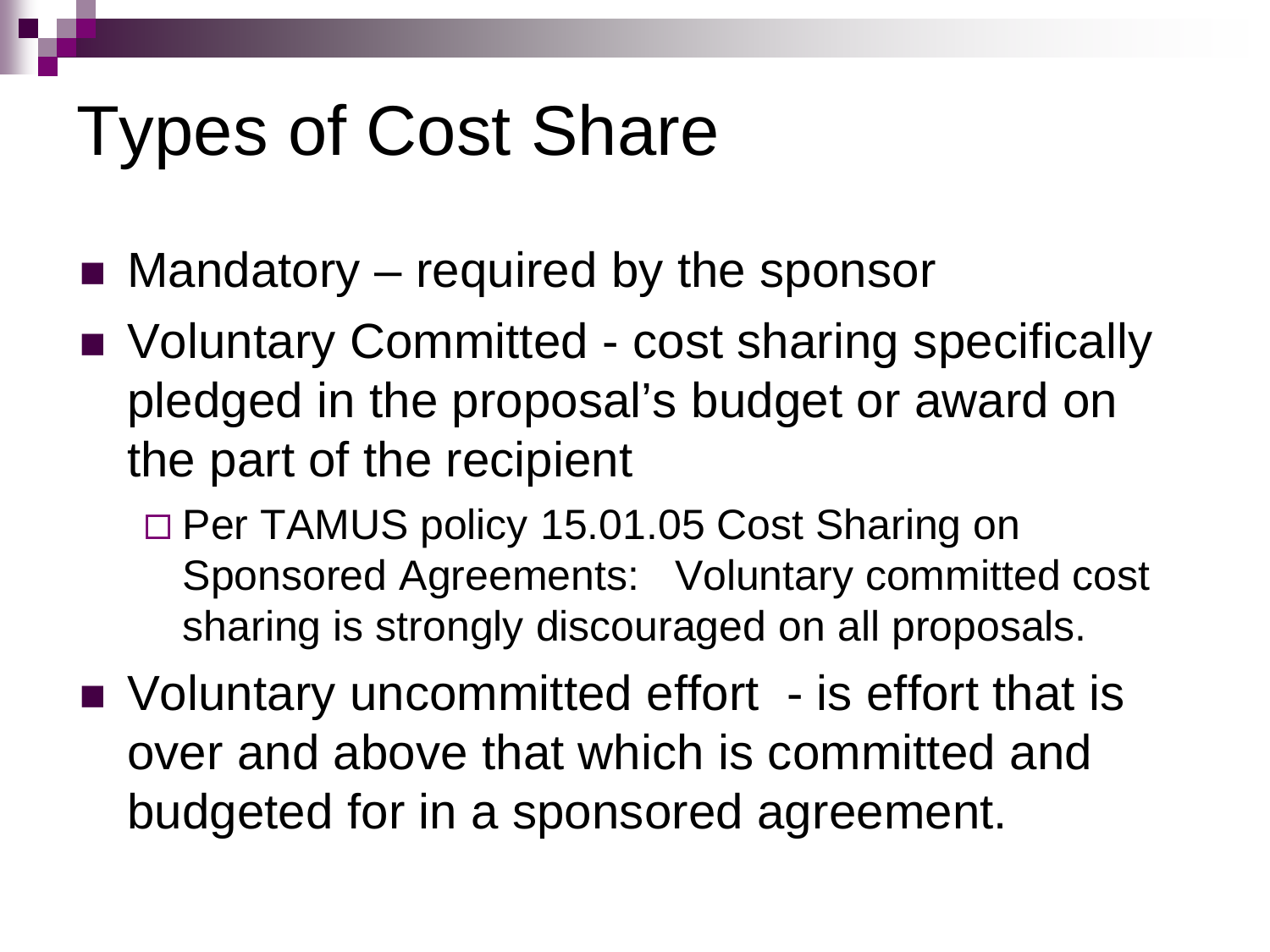### Cost Share Requirements

- (1) Are verifiable from the non-Federal entity's records;
- (2) Are not included as contributions for any other Federal award;
- (3) Are necessary and reasonable for accomplishment of project or program objectives;
- (4) Are allowable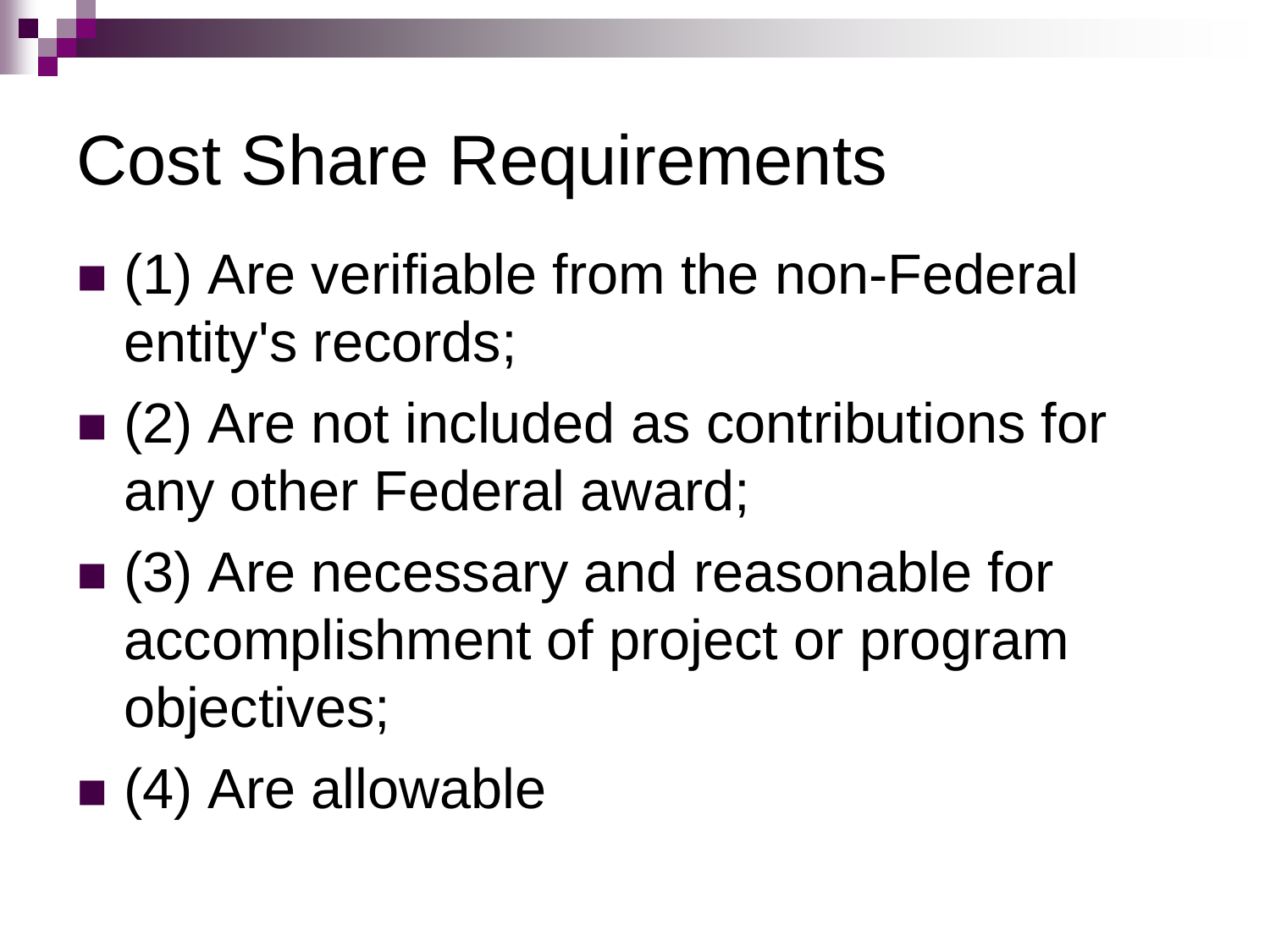#### Cost Share Requirements

- 5) Are not paid by the Federal Government under another Federal award,
- (6) Are provided for in the approved budget when required by the Federal awarding agency; and
- (7) Conform to other provisions of this part, as applicable.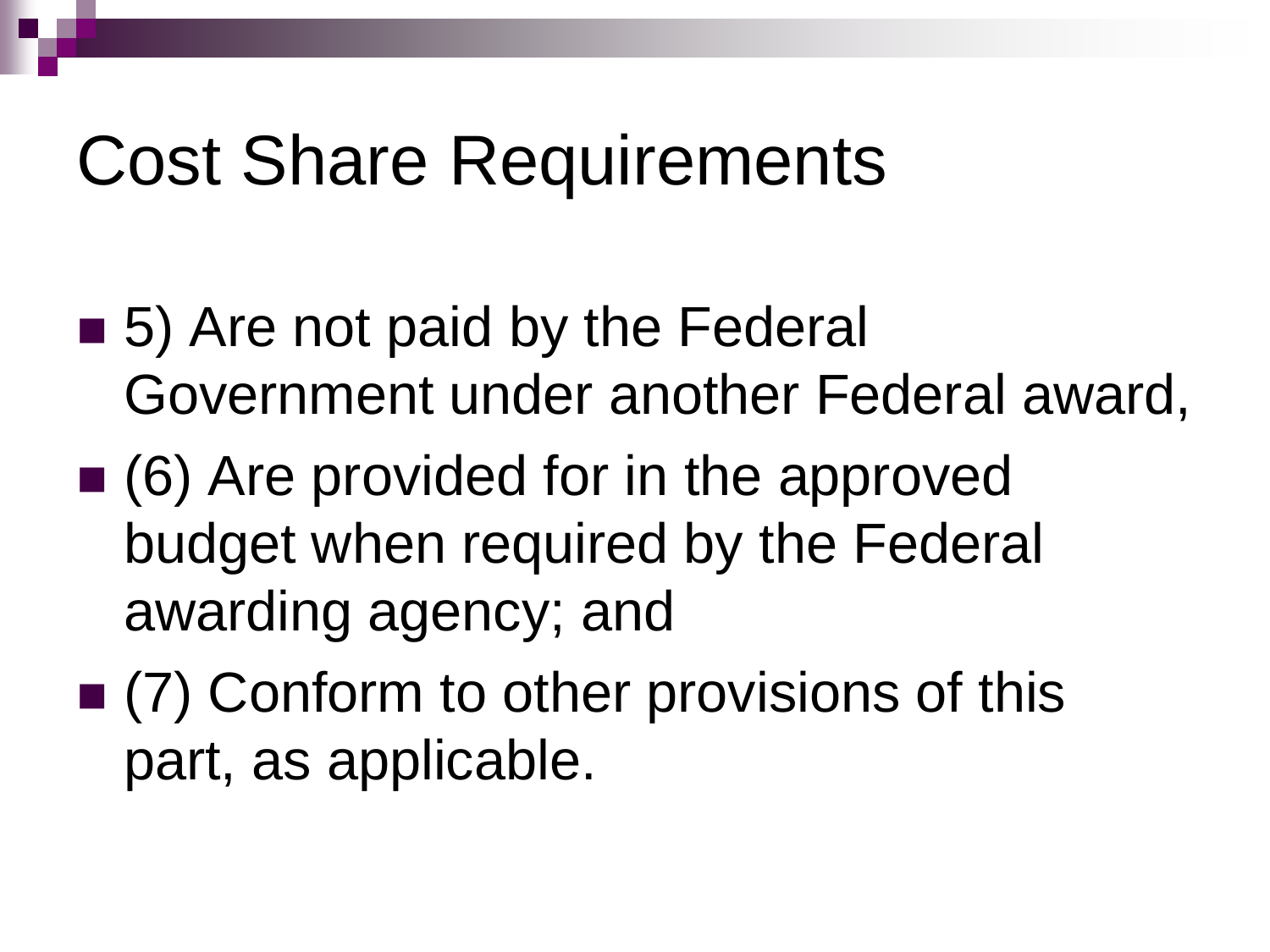#### UG200.308 Prior Approvals

- Change in the scope or the objective of the project
- Change in a key person specified in the application or the Federal award
- **The disengagement from the project form** more than 3 months or a 25% reduction in time devoted to the project, by the approved project director or principal investigator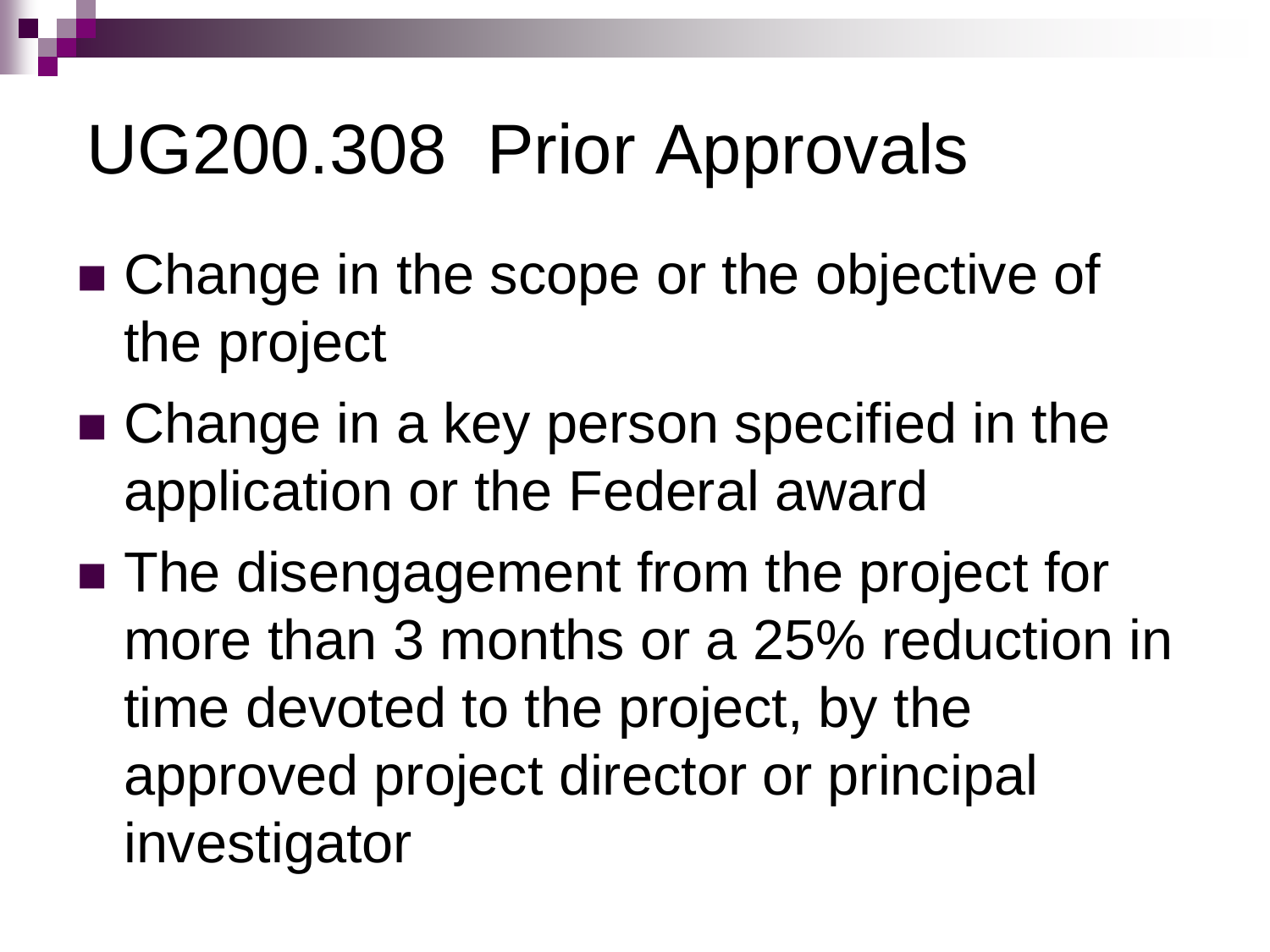## More Sponsor Prior Approvals

- Inclusion of costs that require prior approval
- **Transfer of funds budgeted for participant** support costs to other categories of expense.
- **Unless funded in the approved Federal** awards, the subawarding out of any work
- Changes in cost sharing or need for additional funds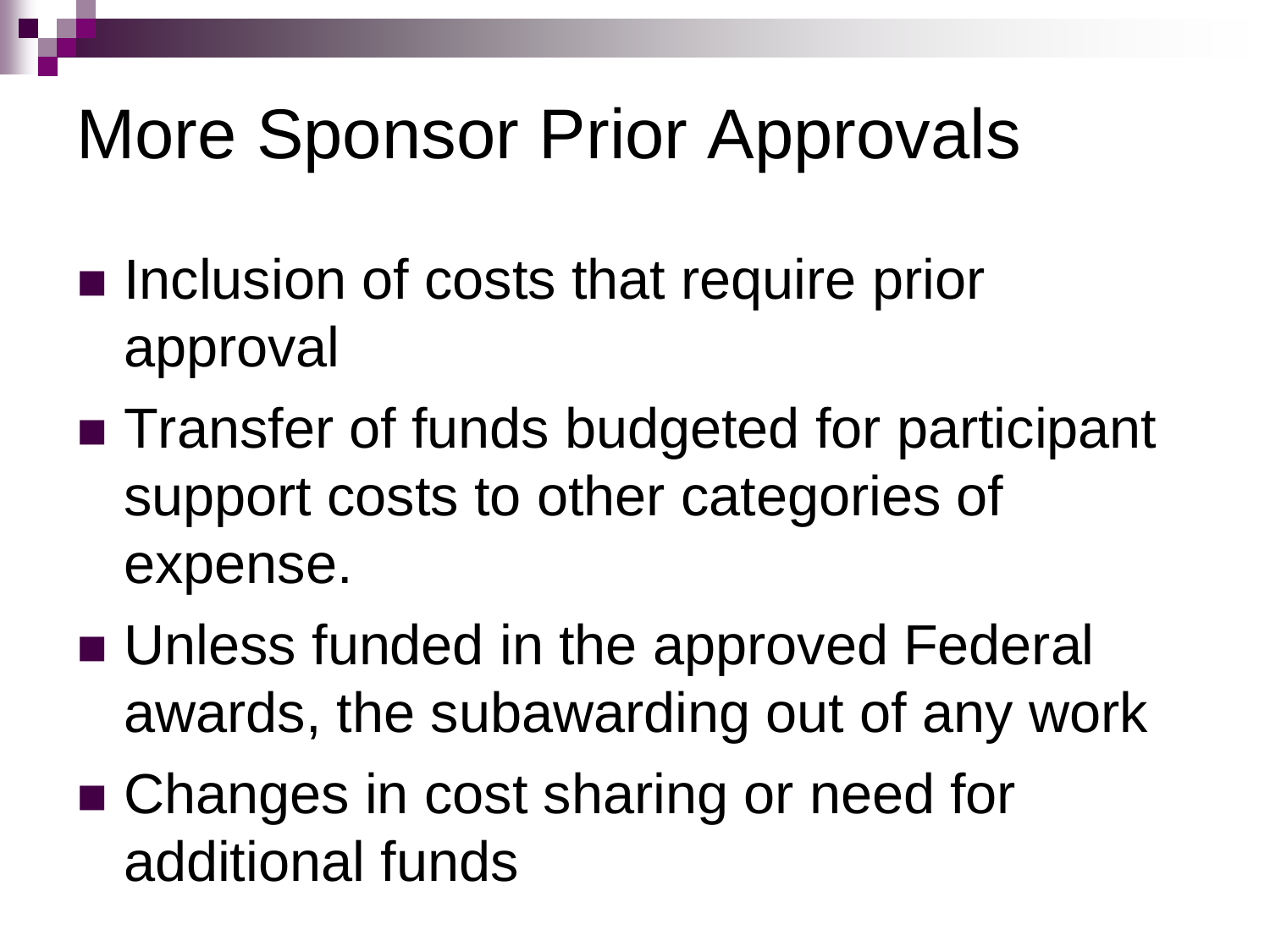## UG 200.318-325 Purchasing

- **Procurement by micro-purchases. Up to** \$10,000.
- **Procurement by small purchase** procedures. Up to \$250,000
- **Procurement by sealed bids (formal** advertising).
- **Procurement by competitive proposals.**
- **Procurement by noncompetitive proposals** (sole source).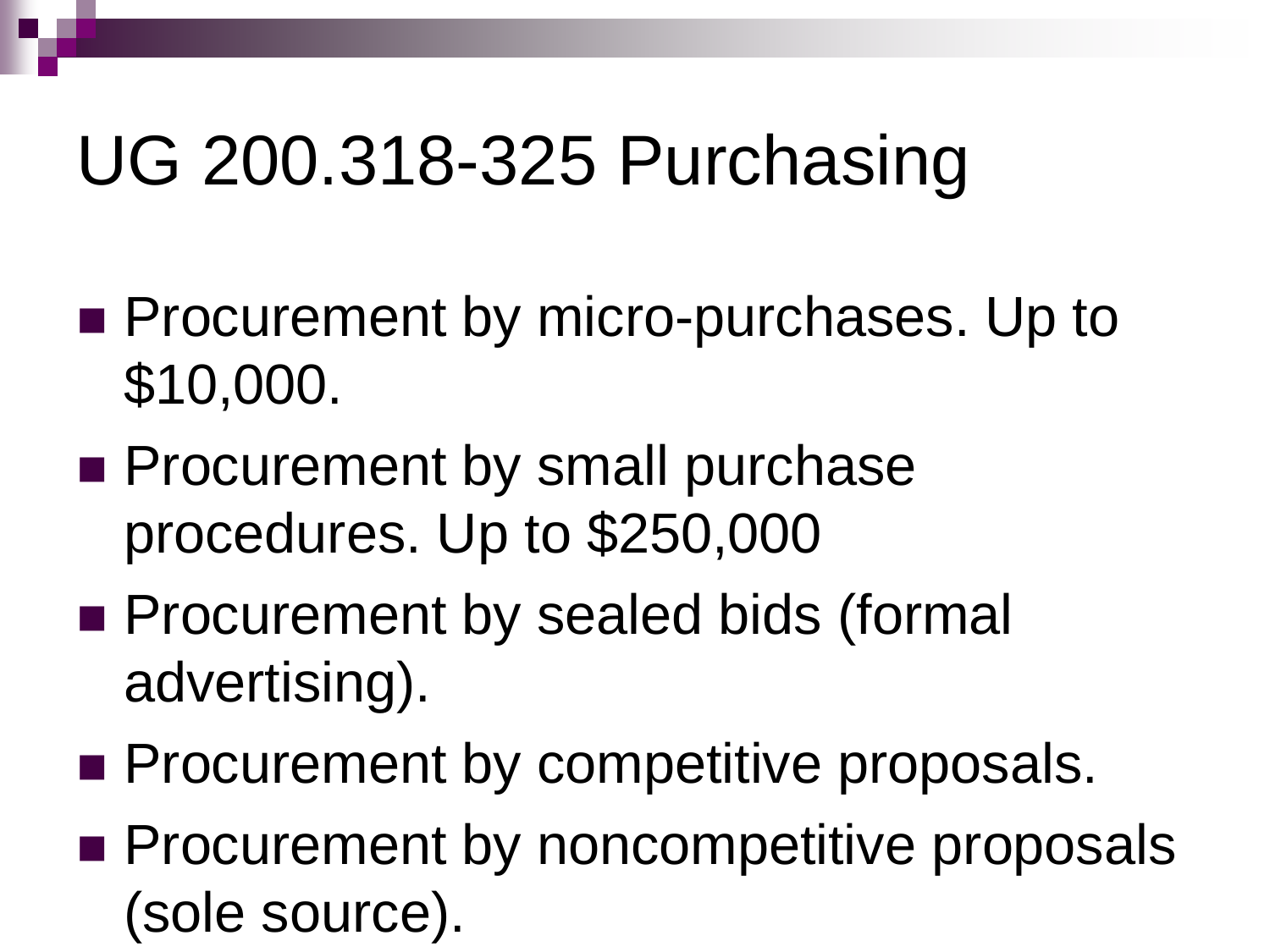### UG 200.343 Closeout

- Non-Federal entity must submit, no later than 90 calendar days after the end date of the period of performance, all financial, performance, and other reports as required by the award. (NIH and NSF allow 120 days)
- Make a settlement for any upward or downward adjustments to the Federal share of costs
- Federal agency should complete all closeout actions no later than one year after receipt and acceptance of all required final reports.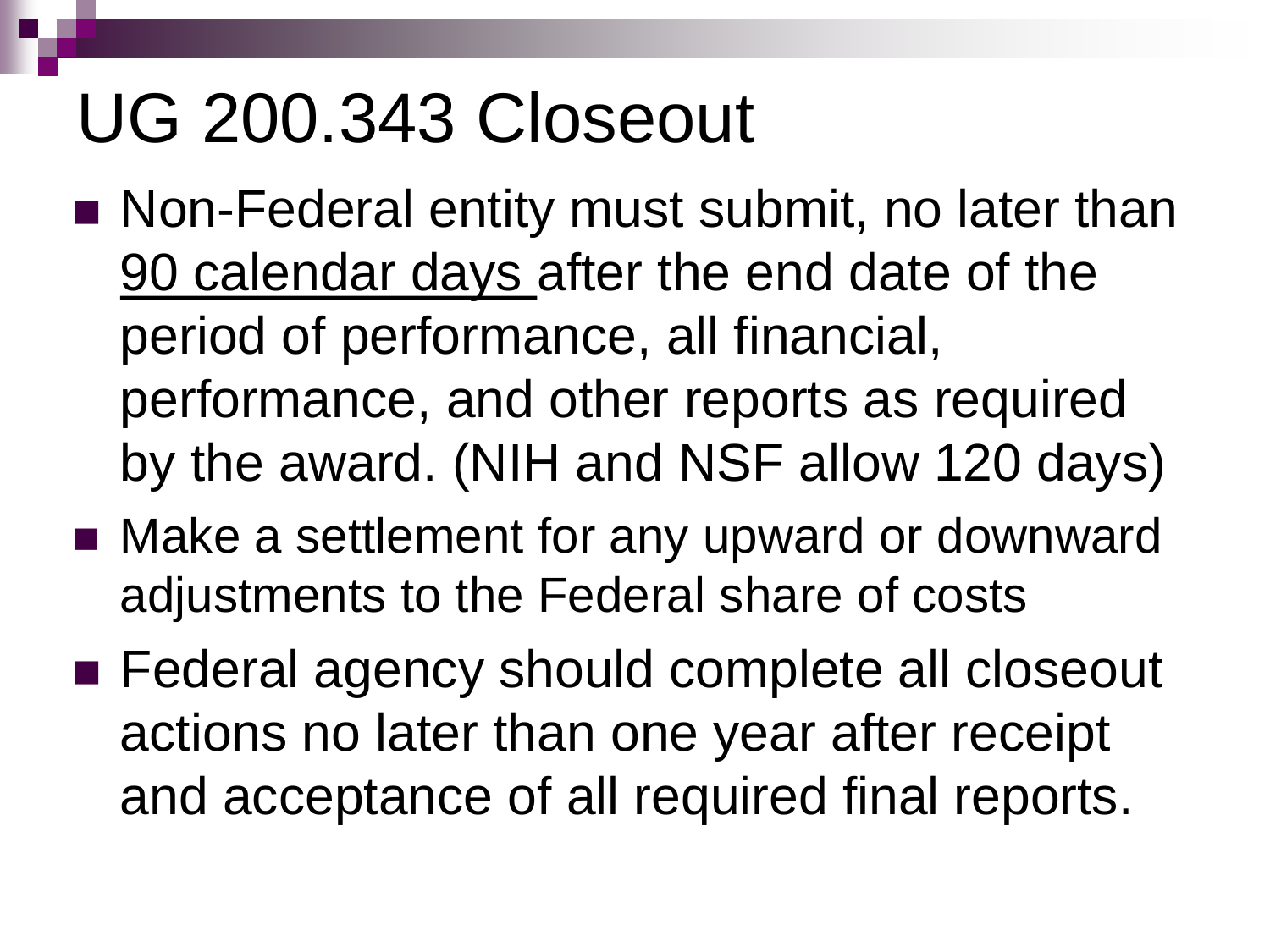### UG 200.400-475 Subpart E Cost Principles

- $\blacksquare$  Allowable = Sponsor guidelines
- Reasonable = "Prudent person" test
- $\blacksquare$  Allocable = The items charged to a project should benefit that project
- $\blacksquare$  Consistently treated  $=$  Treating like costs the same in like circumstances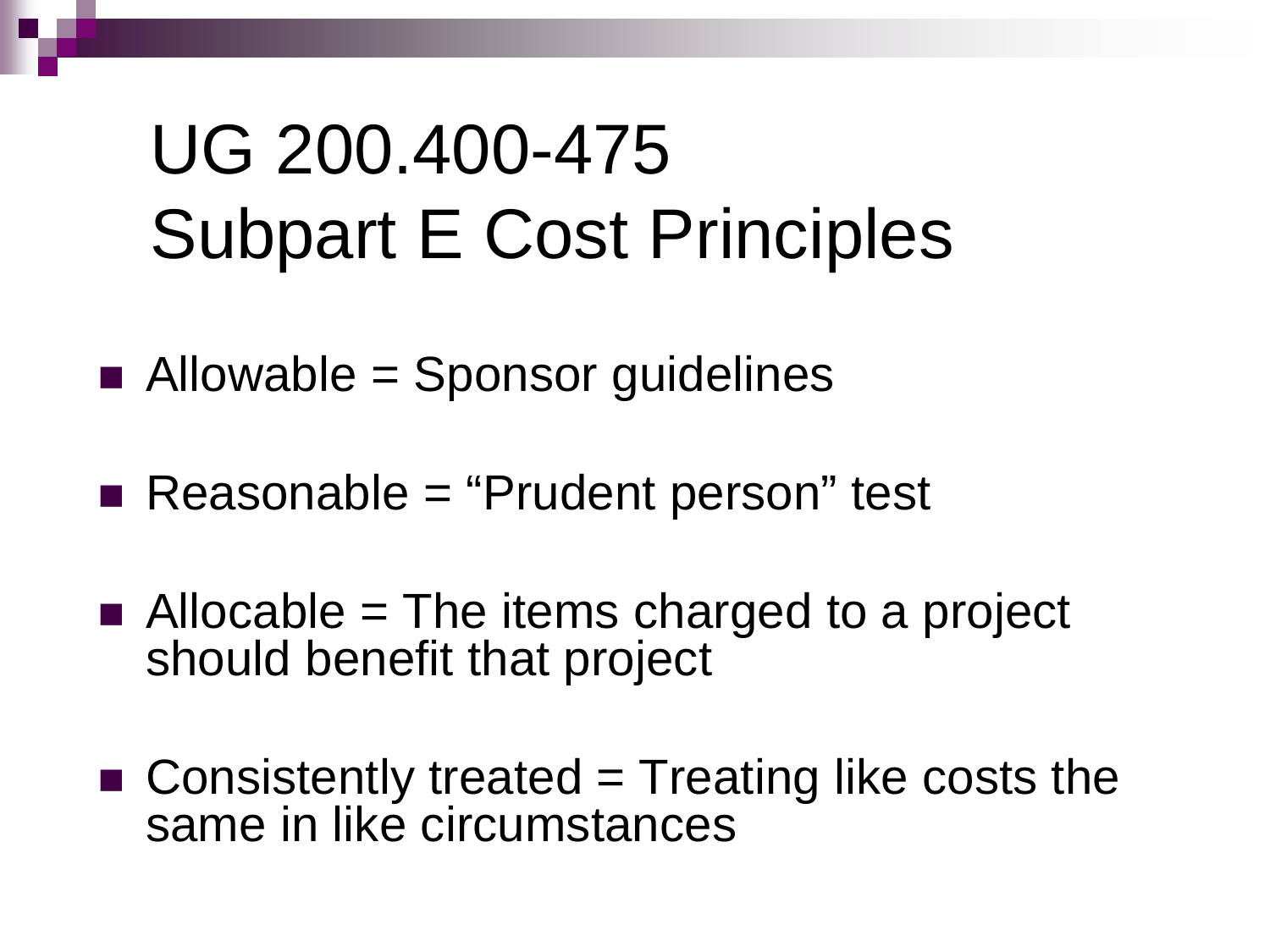## UG 200.403 Allowability of Costs

- The tests of allowability of costs under these principles are:
	- a) they must be reasonable;
	- b) they must be allocable to sponsored agreements;
	- c) they must be given consistent treatment ... appropriate to the circumstances;
	- d) they must conform to any limitations or exclusions set forth in these principles or in the sponsored agreement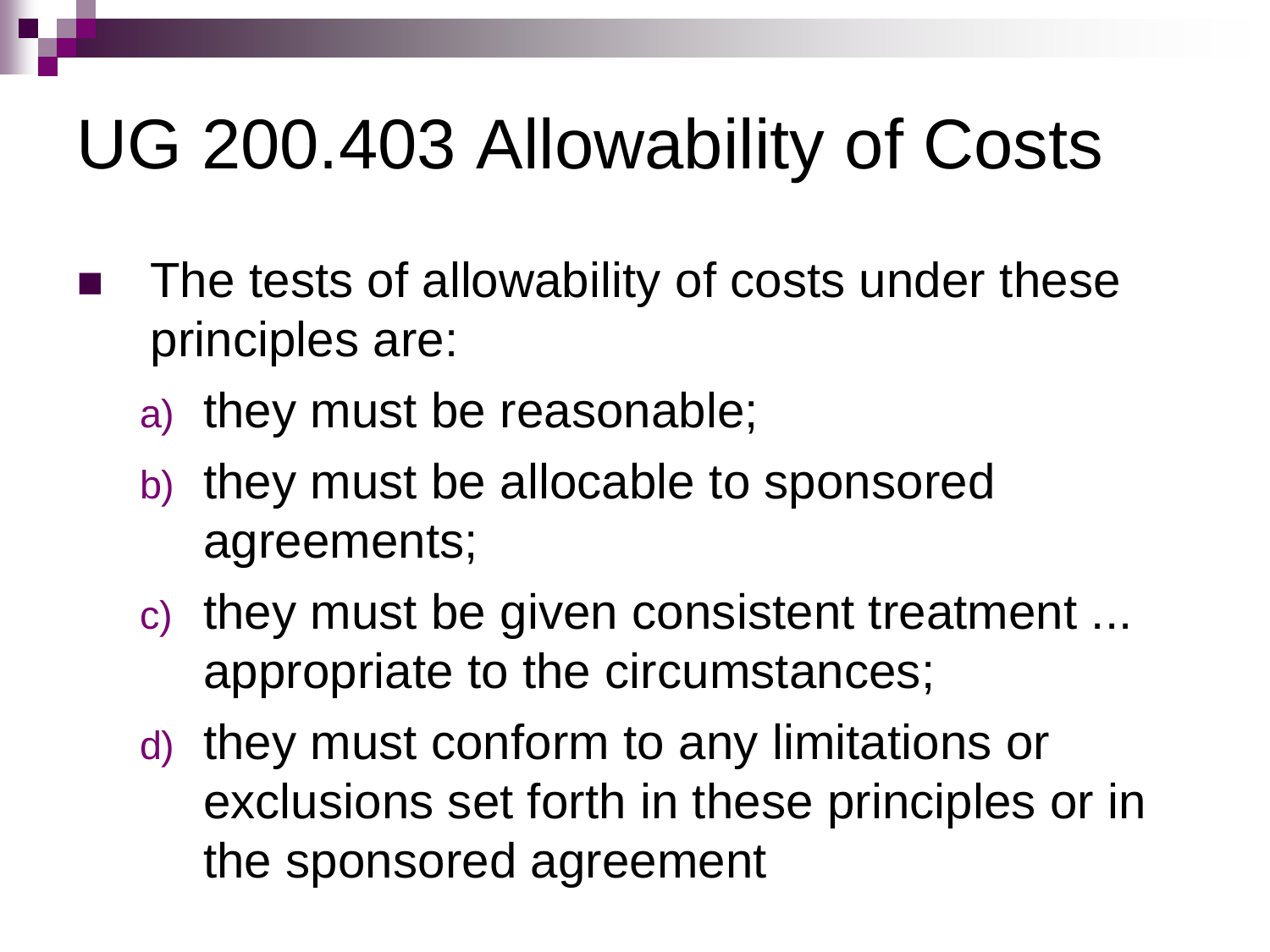## Cost Transfers

- A cost transfer is an expense that is transferred from one account to another after the expense was initially recorded in the financial accounting system.
- The institution must be able to explain and justify all charges transferred onto federal awards, whether the costs are transferred from some other federal account, a non-federal account, or a university account.
- Any necessary cost transfers should be completed in a timely manner and with a complete explanation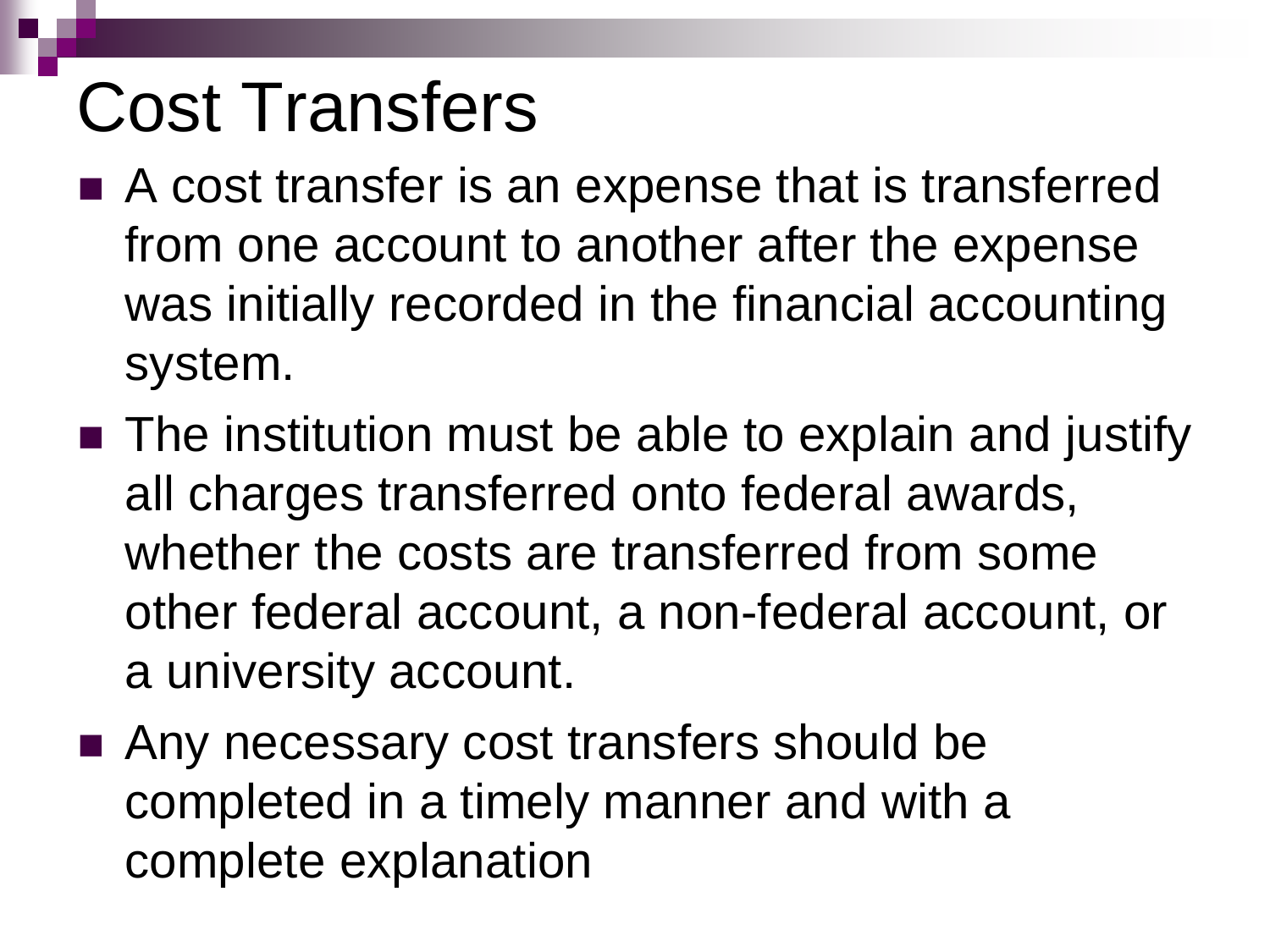#### Acceptable Reasons

- To correct a clerical or bookkeeping error
- When work on a project has started but official notification is delayed
- To move payroll off suspense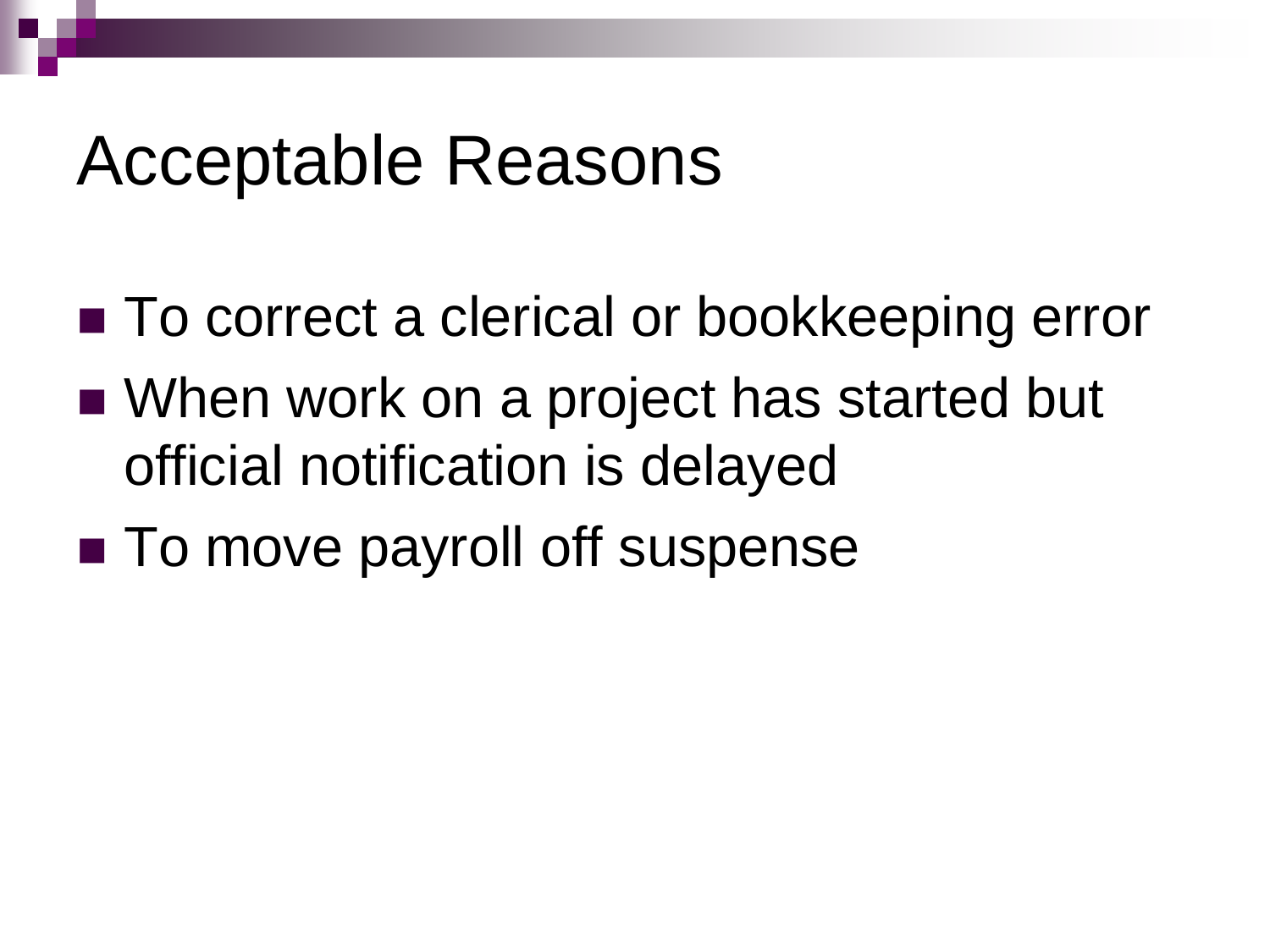#### Unacceptable Reasons

- Reduce overruns if the transfer is from one federal project to another
- Reasons of accessibility
- Use unspent funds in a project
- **PI** was on sabbatical or insufficient oversight of the project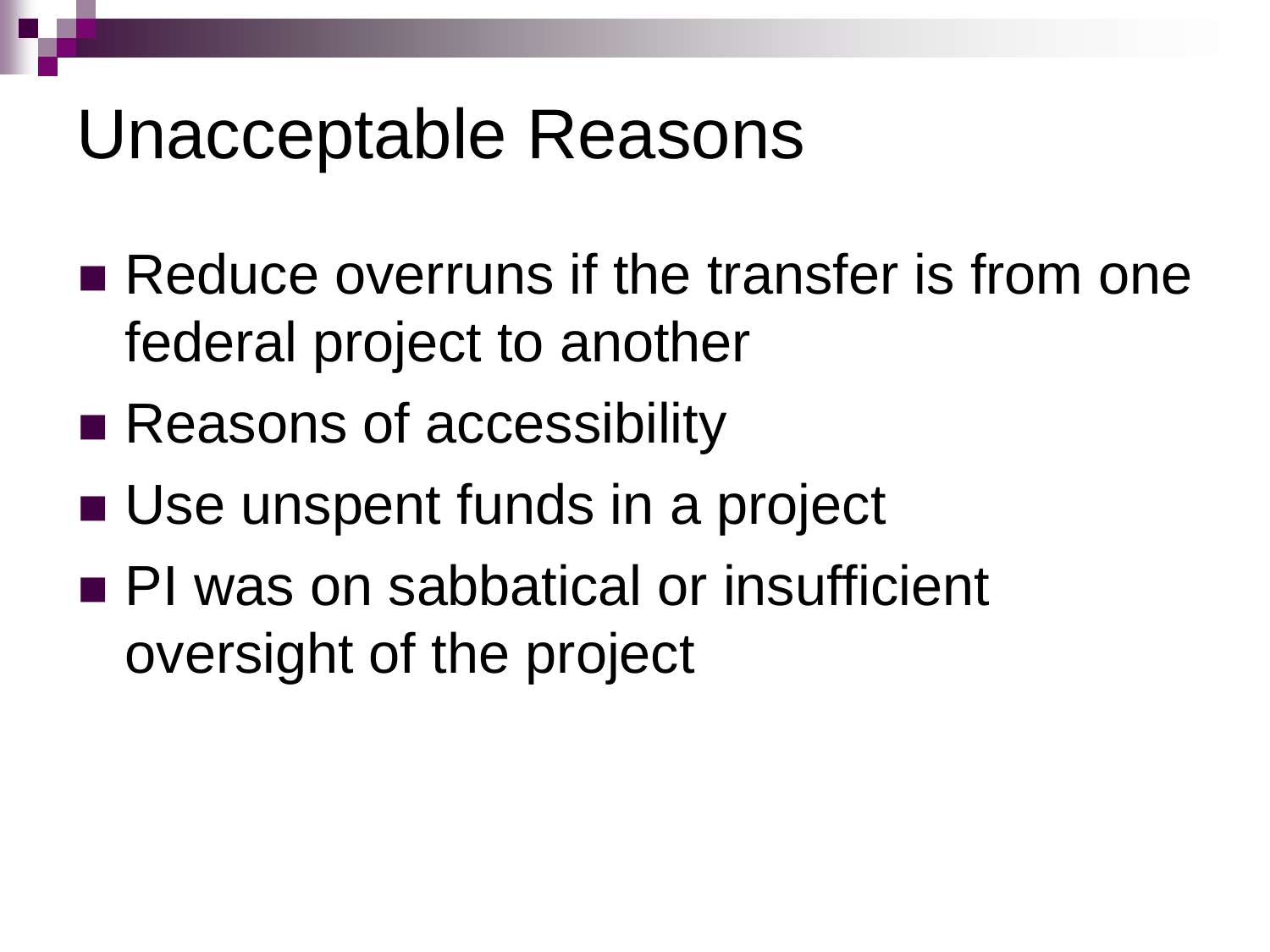# Documentation of Personnel Expenses (Effort Reporting)

- UG200.430 Charges to Federal awards for salaries and wages must be based on records that accurately reflect the work performed.
- Be supported by a system of internal control which provides reasonable assurance that the charges are accurate, allowable, and properly allocated;
- TAMUS Policy Effort Reporting 15.01.04 and Member Rules provide guidance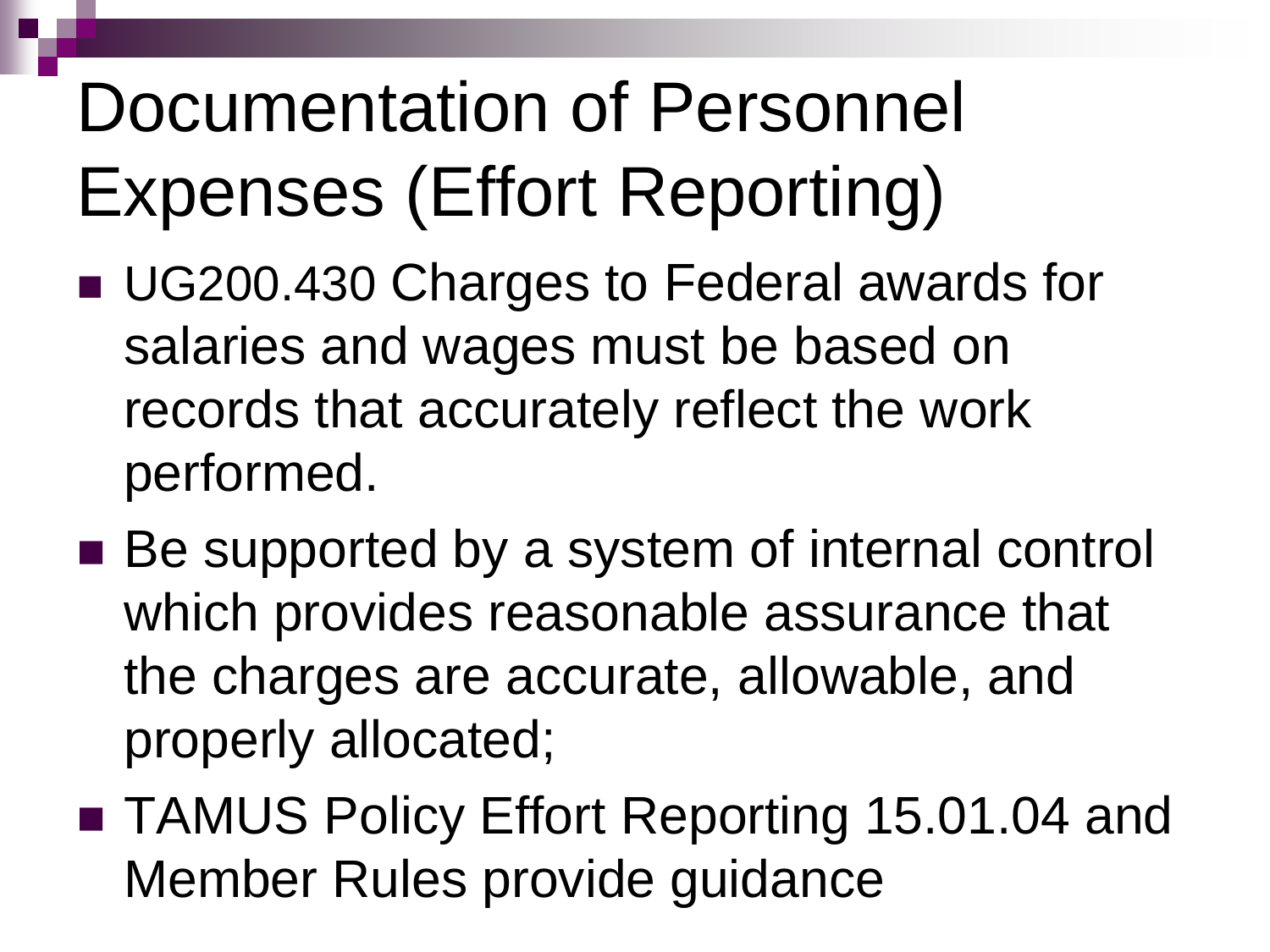# UG200.413 (c) Salaries of Administrative and Clerical Staff

- Should normally be treated as indirect (F&A) costs.
- Direct charging of these costs may be appropriate only if all of the following conditions are met:
	- 1. Integral to a project or activity
	- 2. Individuals involved can be specifically identified with the project or activity;
	- 3. Costs are explicitly included in the budget or have the prior written approval of the awarding agency.
	- 4. Costs are not also recovered as indirect costs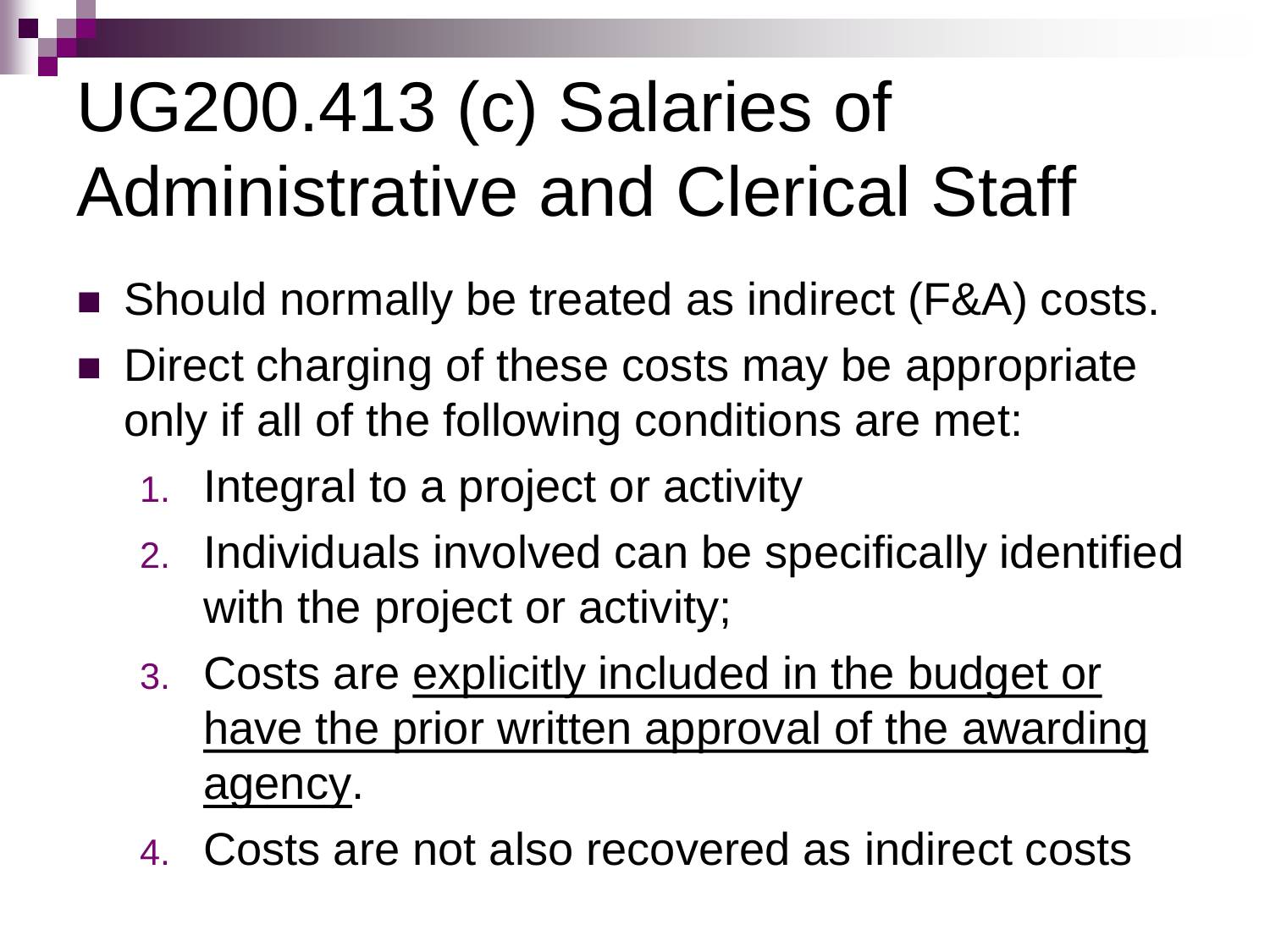#### **What is considered Equipment?**

- **UG 200.33** *Equipment* means tangible personal property having a useful life of more than one year and a per-unit acquisition cost which equals or exceeds the lesser of the capitalization level established by the non-Federal entity for financial statement purposes, or \$5,000.
- UG 200.313 Equipment contains information on title to equipment, requirements for property management system and disposition of equipment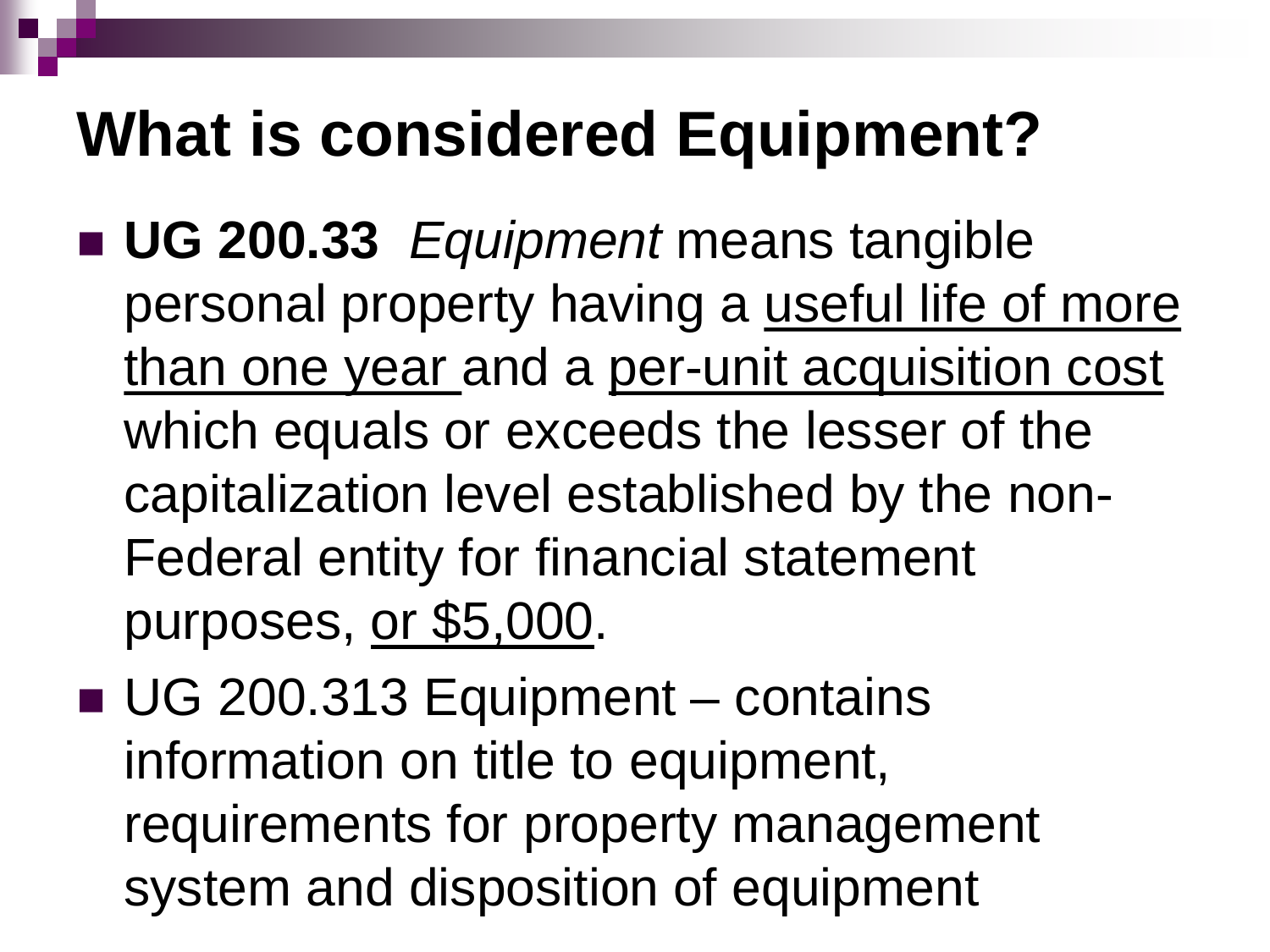#### **Computing Devices**

- *Def 200.20 Computing devices* means machines used to acquire, store, analyze, process, and publish data and other information electronically, including accessories (or "peripherals") for printing, transmitting and receiving, or storing electronic information.
- A computing device is a supply if the acquisition costs is less than \$5,000.
- UG 200.453 Can be charged as a direct cost if they are essential and allocable; do not have to be solely dedicated to the performance of a Federal award.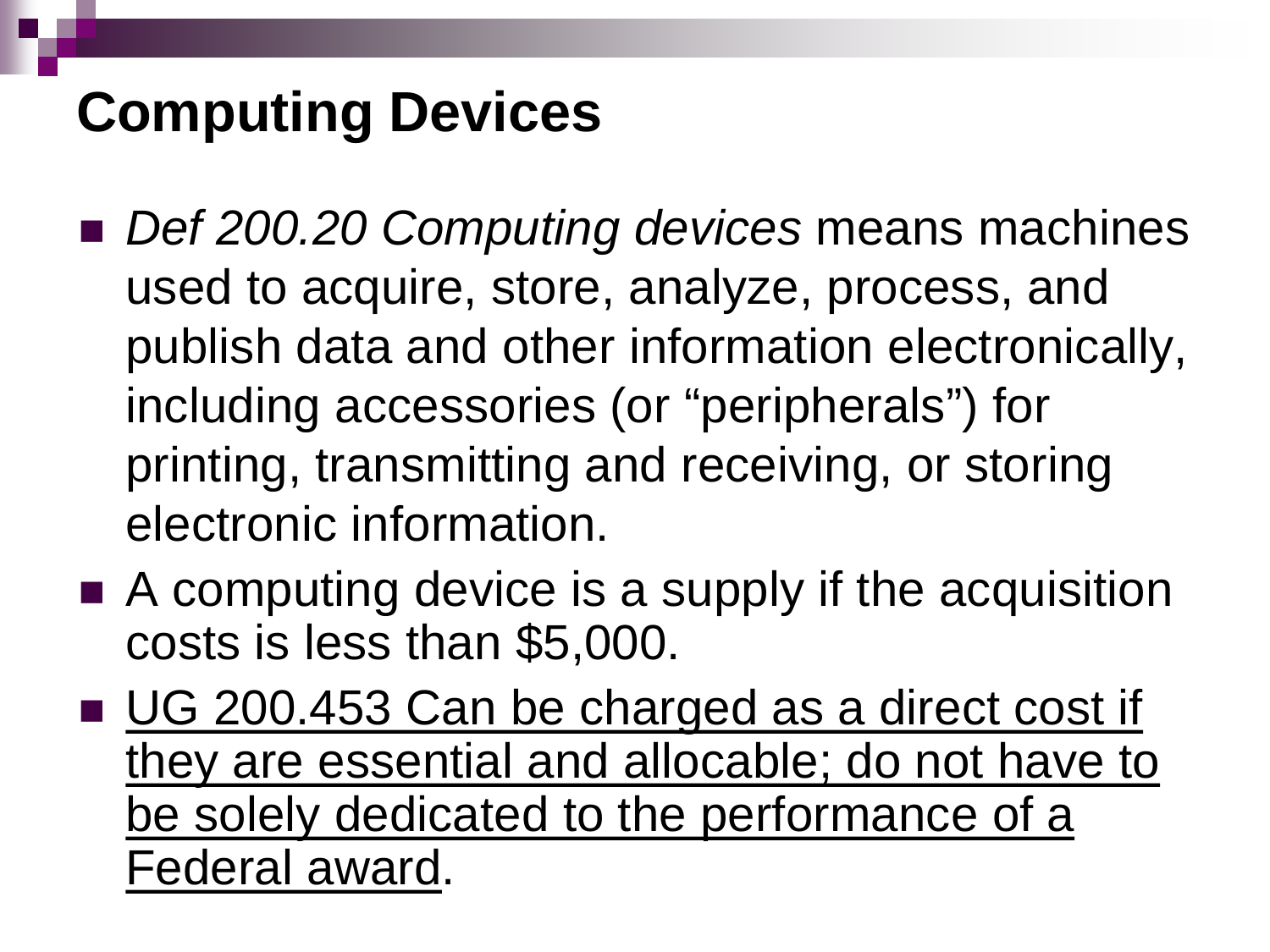#### UG 200.474 Travel Cost

- Transportation, lodging, subsistence, and related items incurred by employees
- May be charged on an actual cost basis, on a per diem or mileage basis in lieu of actual costs incurred, or on a combination
- GSA maximum allowed per diem rates for lodging, meals and incidentals https://www.gsa.gov/travel/plan-book/perdiem-rates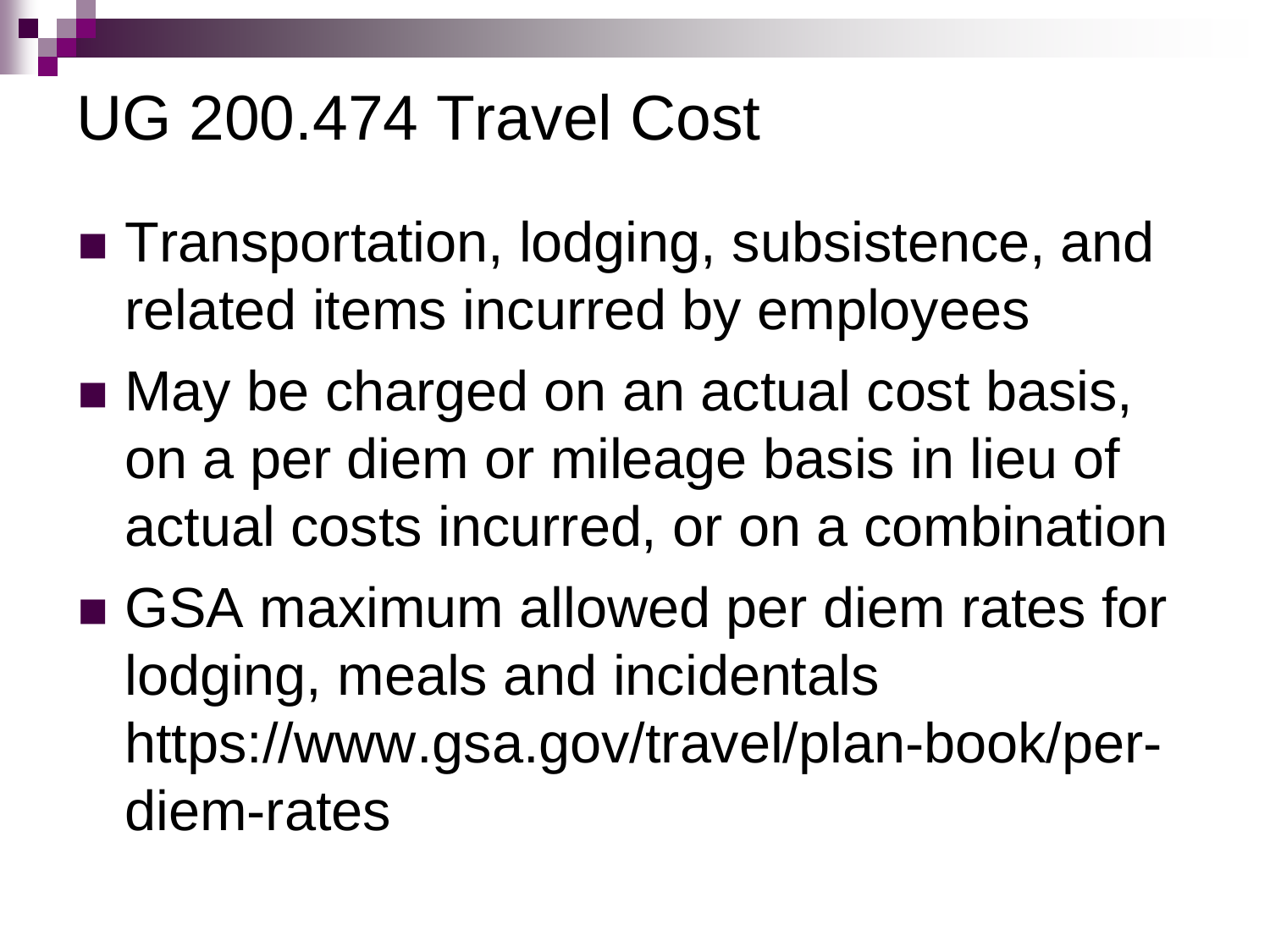## Commercial Air Travel

Airfare costs in excess of the basic least expensive unrestricted accommodations class offered by commercial airlines are unallowable except when such accommodations would:

- (i) Require circuitous routing;
- (ii) Require travel during unreasonable hours;
- (iii) Excessively prolong travel;
- (iv) Result in additional costs that would offset the transportation savings; or
- (v) Offer accommodations not reasonably adequate for the traveler's medical needs.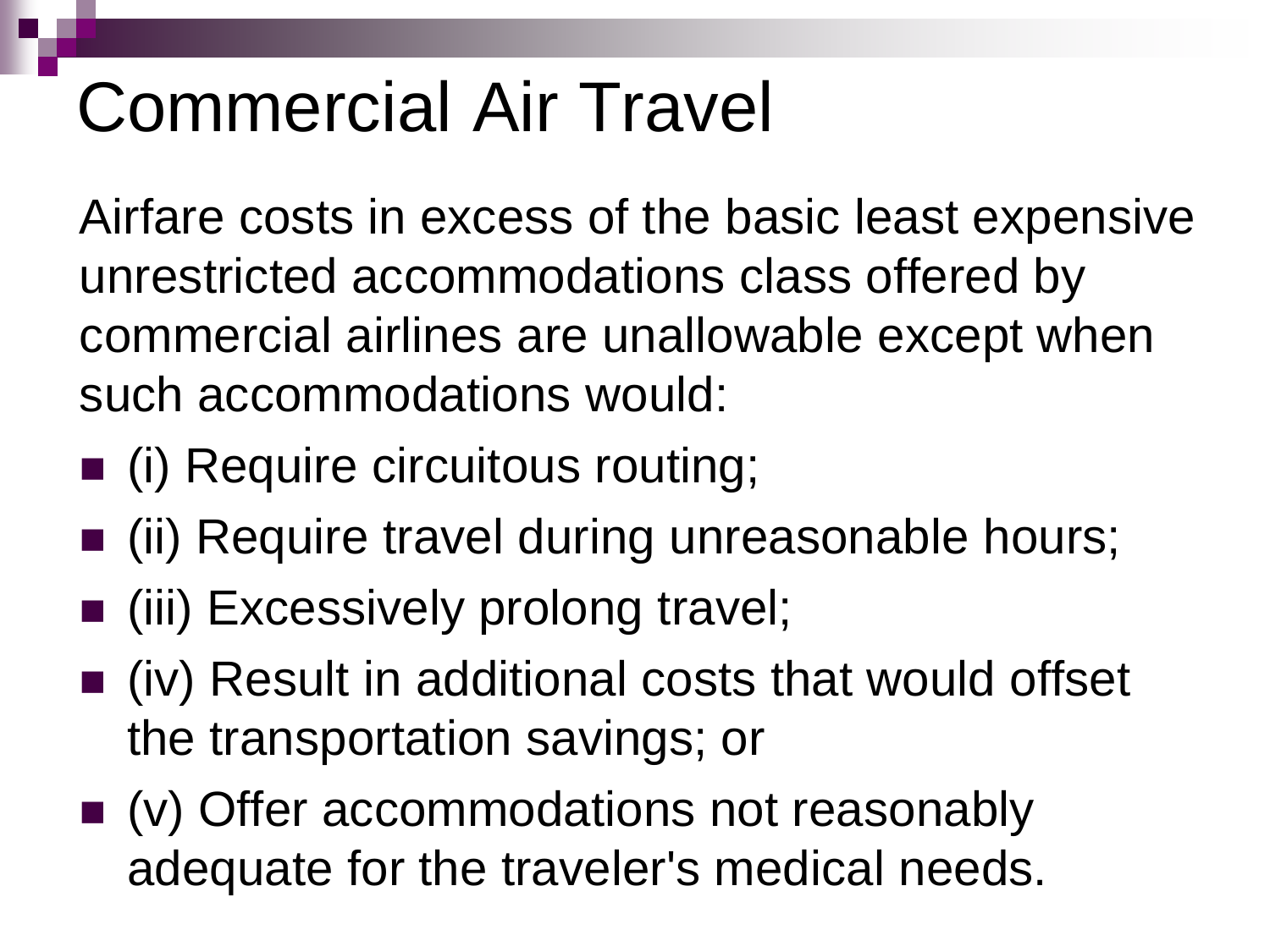#### UG 200.75 Participant Support Costs

- Direct costs for items such as stipends or subsistence allowances, travel allowances, and registration fees paid to or on behalf of participants or trainees (but not employees) in connection with sponsored conferences, or training projects.
- **Requires Prior Agency Approval**
- F&A is not charged on these costs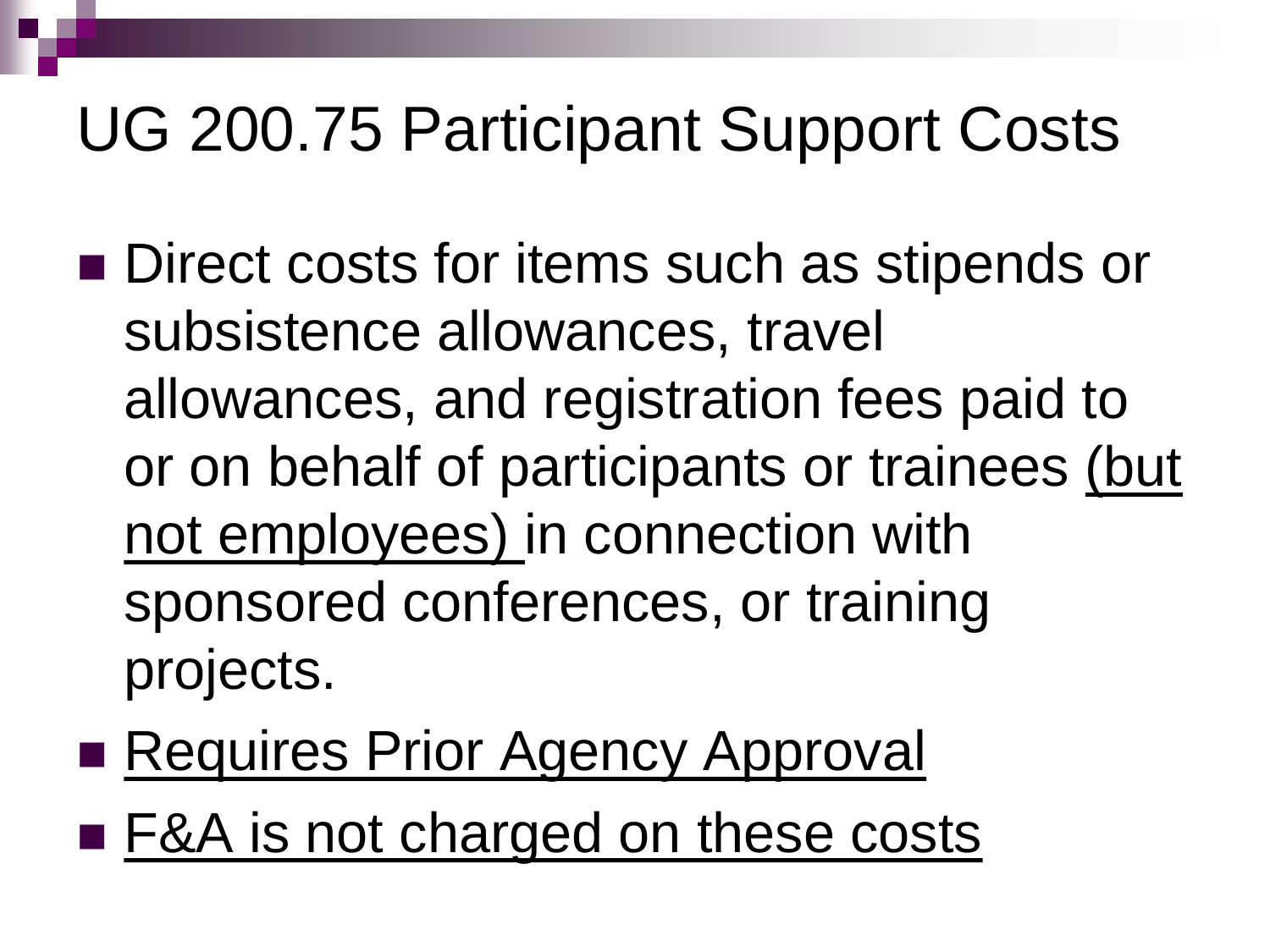## UG200.420 Unallowable Costs

- Advertising and public relations
- Advisory councils
- Alcoholic beverages
- **Alumni** activities
- Bad debts
- Entertainment costs
- **Fines, penalties**
- **Fund raising**
- **Lobbying**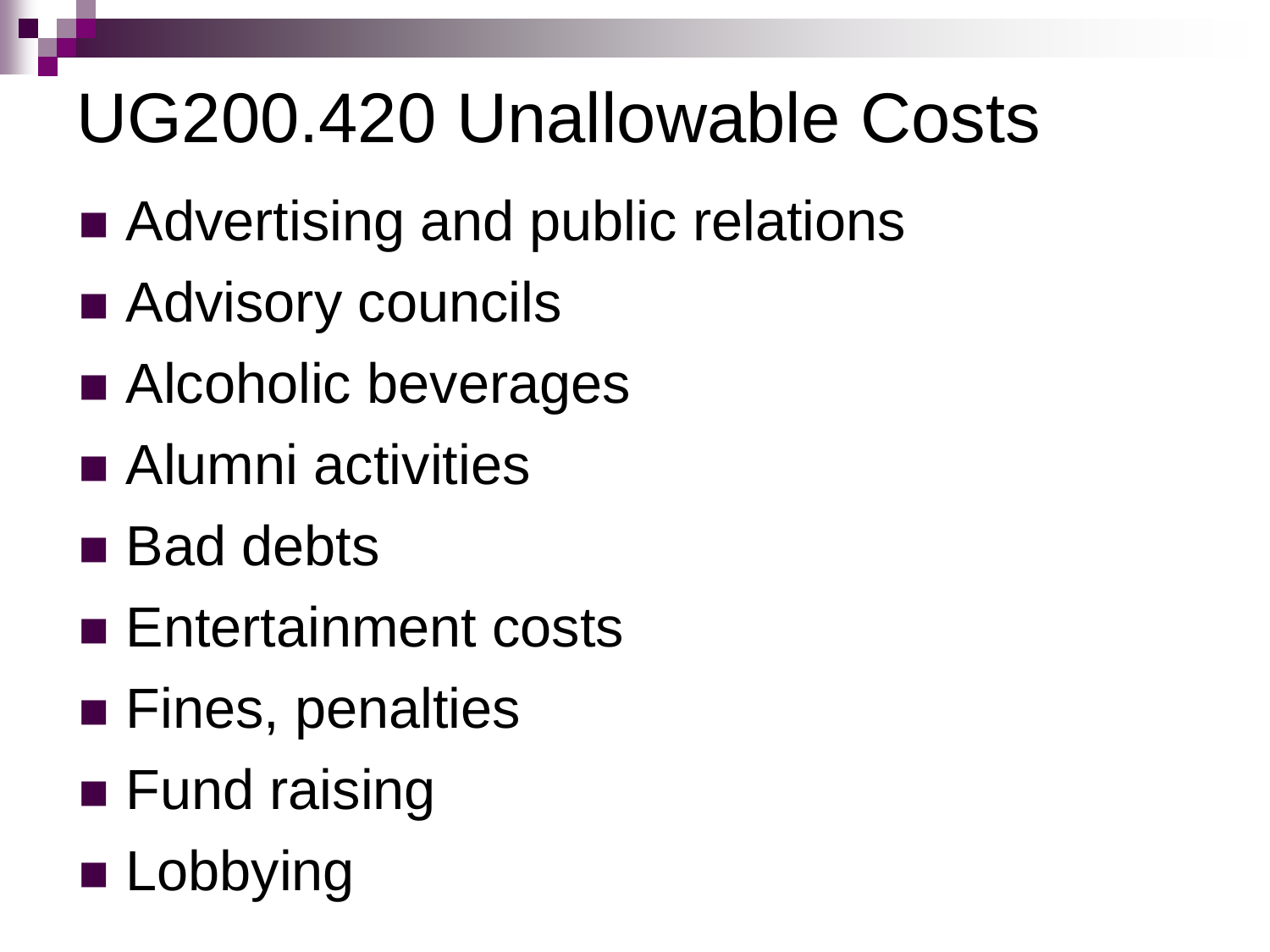#### UG Subpart F / Audit Requirements

- 200.500 Set standards for obtaining consistency and uniformity for the audit of States, local governments, and non-profit organizations expending Federal awards.
- 200.501 Organizations that expend \$750,000 (UG) or more annually in federal awards must have a Single Audit annually
- Schedule of Expenditures of Federal Awards (SEFA)
- **Federal Audit Clearinghouse** https://harvester.census.gov/facweb/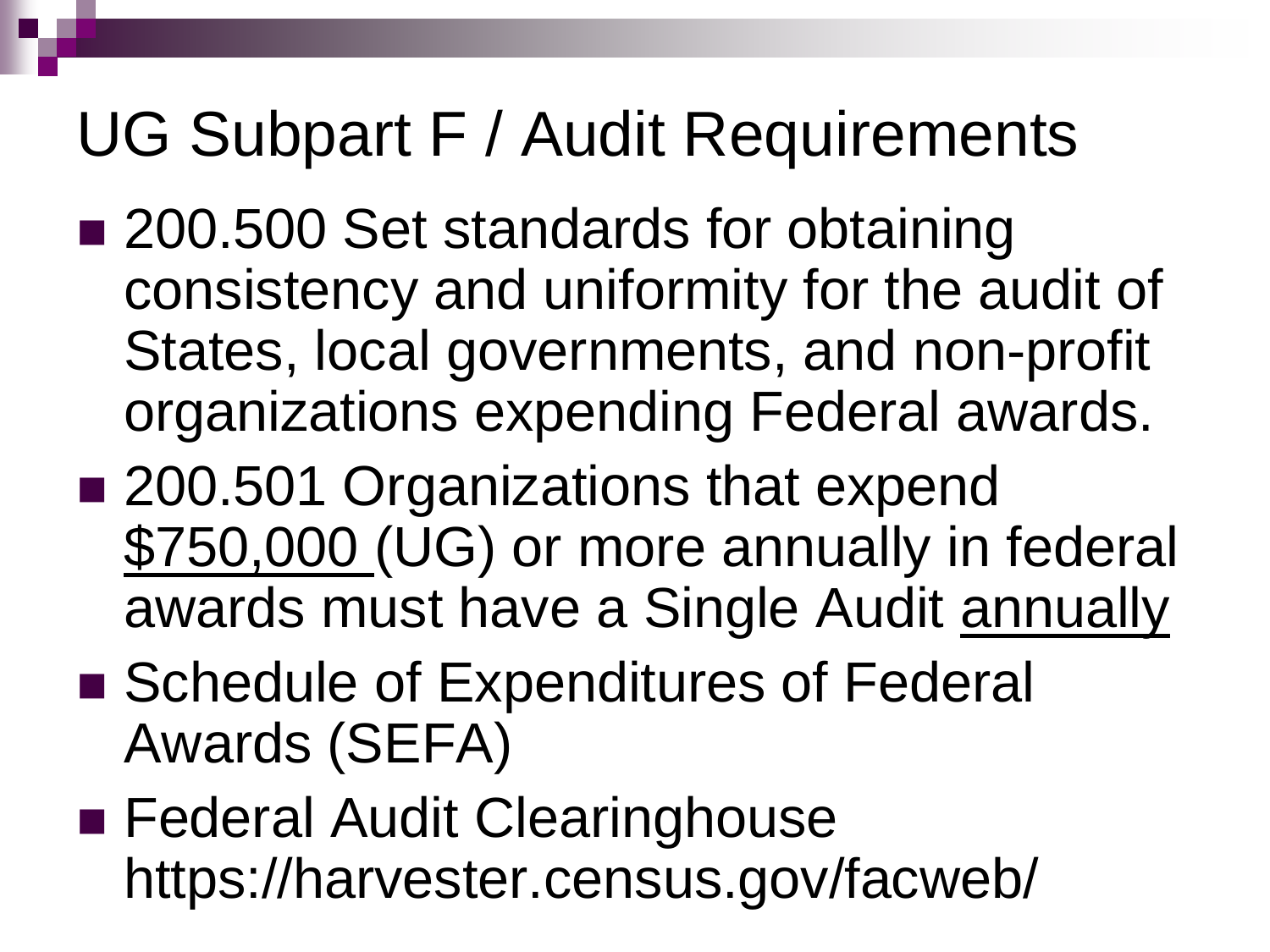#### Potential Impact on Institution

□Loss of funding □Fines and Penalties □Damage to University's Reputation □Susceptibility to False Claims Allegations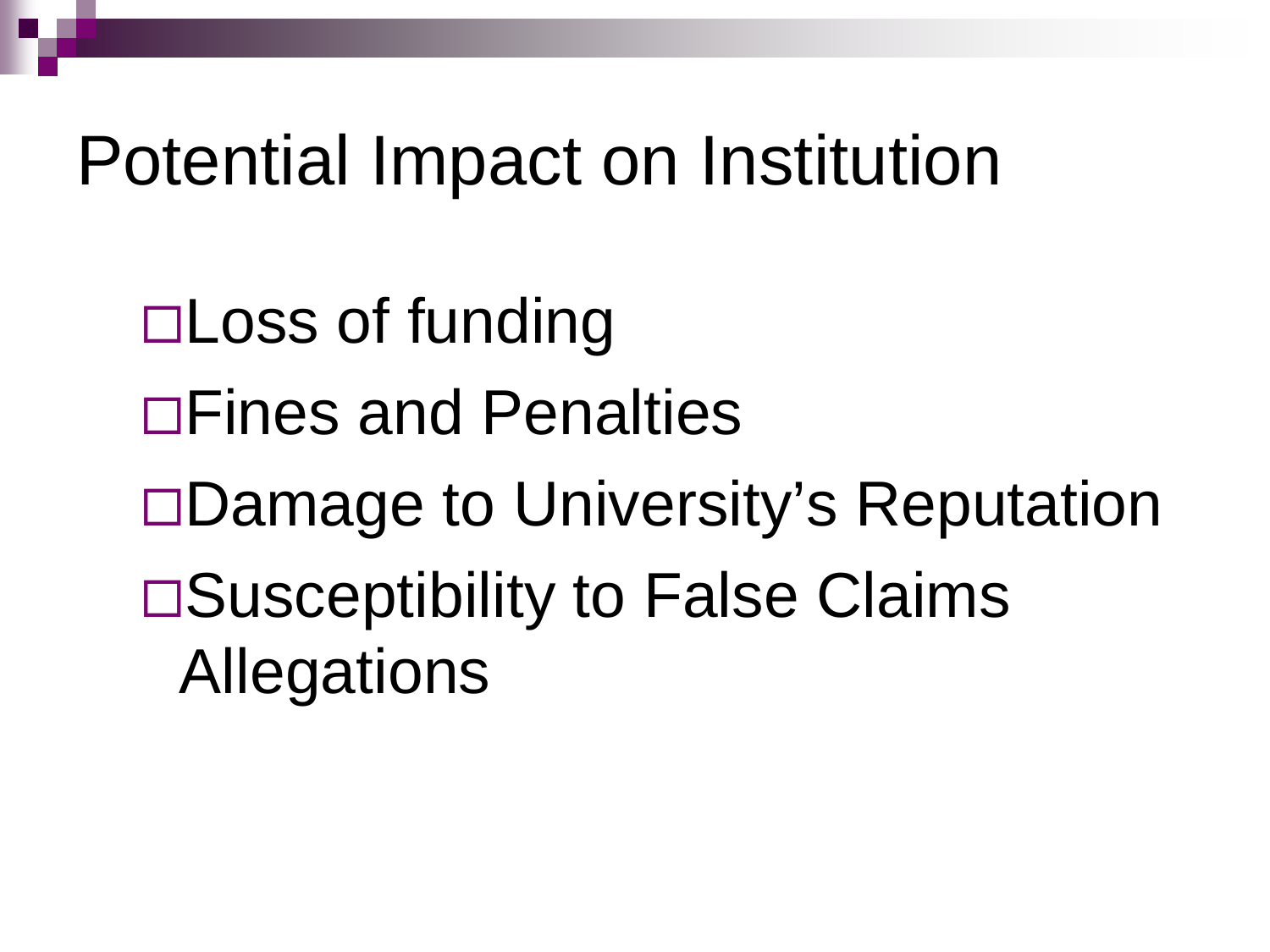#### Direct Costs

- UG 200.413 Direct costs are those costs that can be identified specifically with a particular final cost objective, such as a Federal award.
- Or that can be directly assigned to such activities relatively easily with a high degree of accuracy.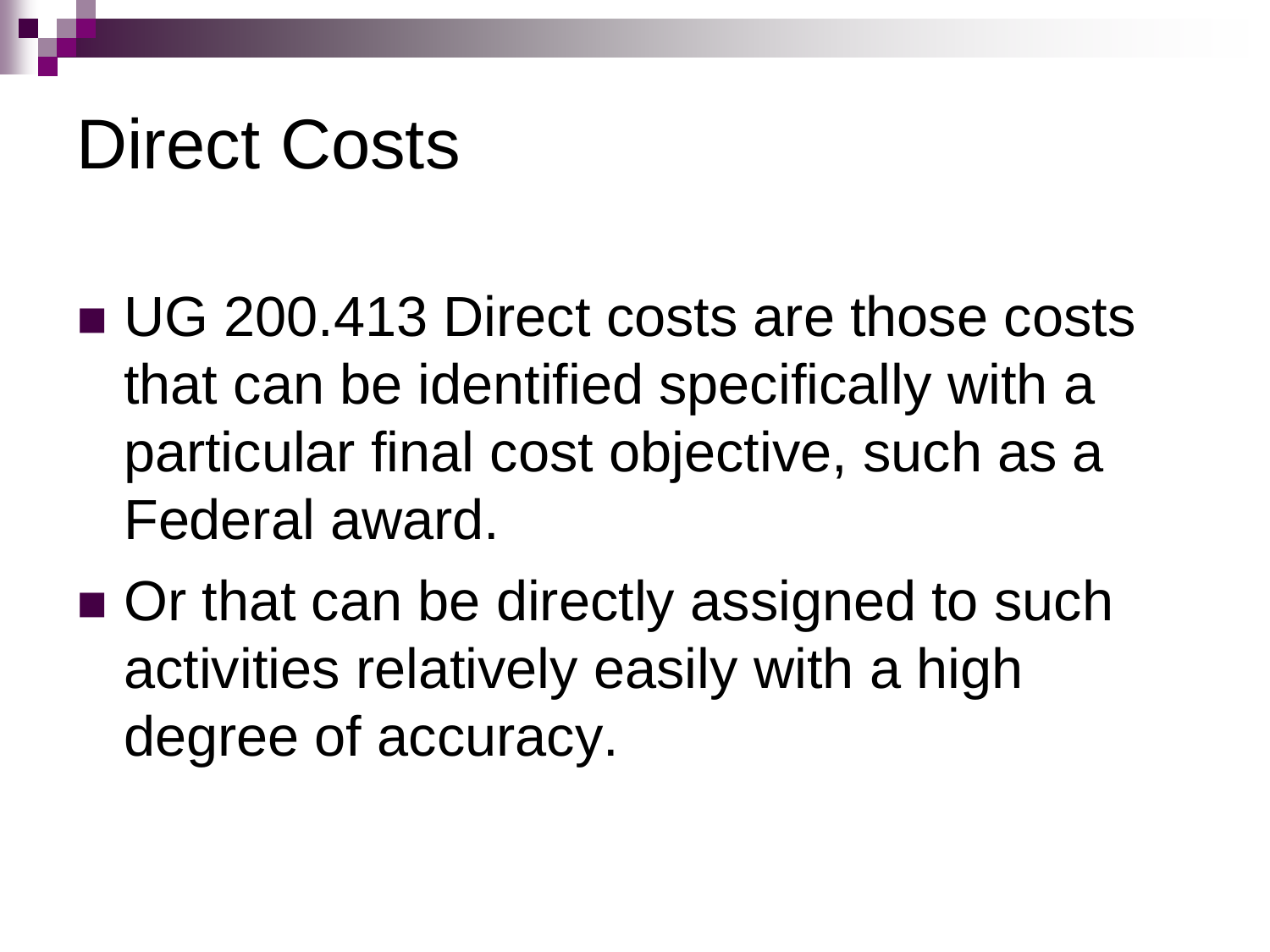#### Facilities & Administrative(F&A) Costs

■ UG 200.56 *Indirect (F&A) costs* means those costs incurred for a common or joint purpose benefitting more than one cost objective, and not readily assignable to the cost objectives specifically benefitted, without effort disproportionate to the results achieved.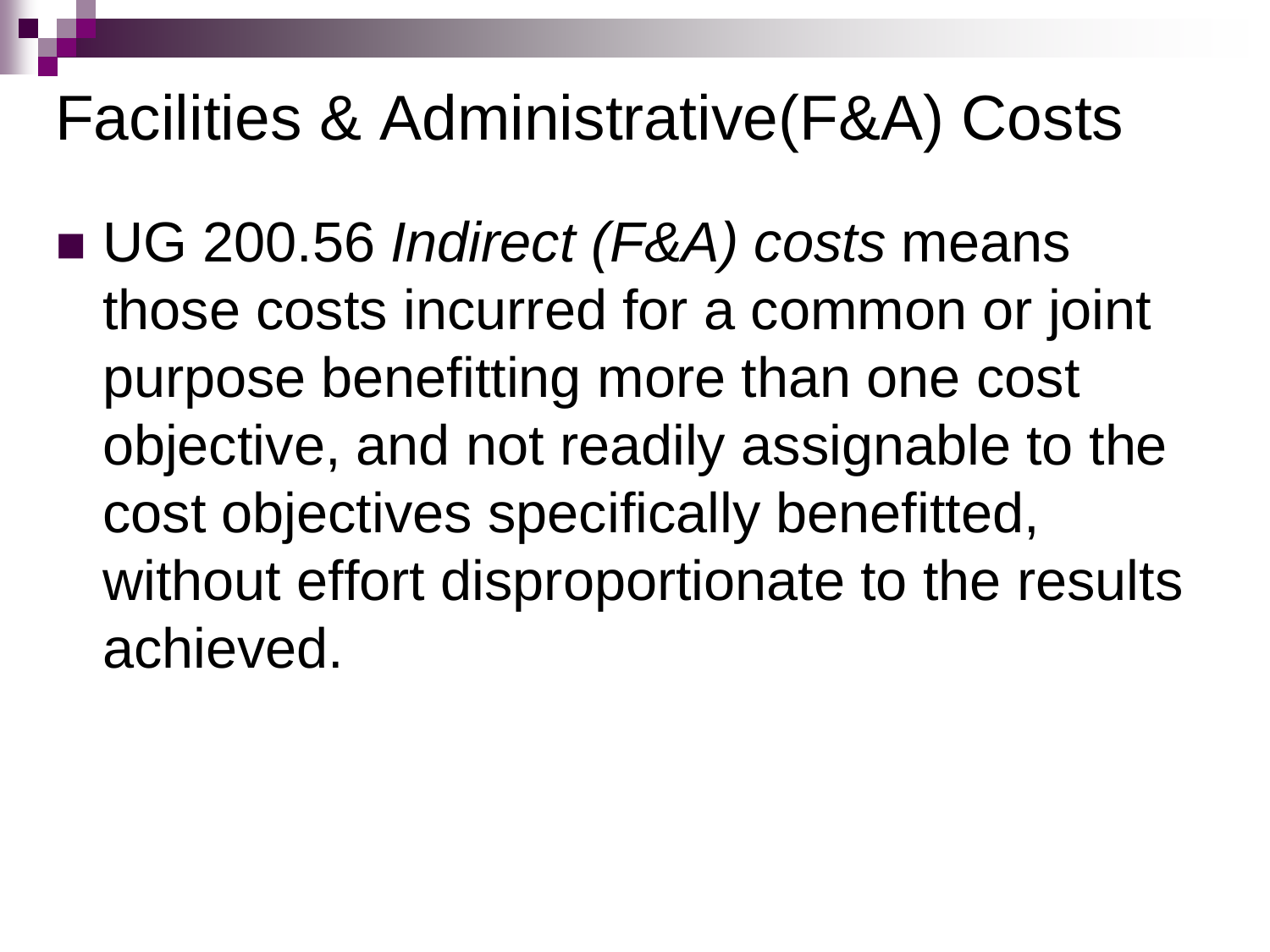#### Modified Total Direct Costs (MTDC)

UG 200.68 Definition: Subset of direct costs on which indirect is charged

- Direct Costs that DO NOT get charged Indirect Costs:
	- □ Capital equipment
	- Participant Support
	- □ Patient Care Cost
	- □ Tuition
	- □ Rent (off-site locations)
	- $\square$  Scholarships and fellowships
	- □ Subrecipient charges after first 25k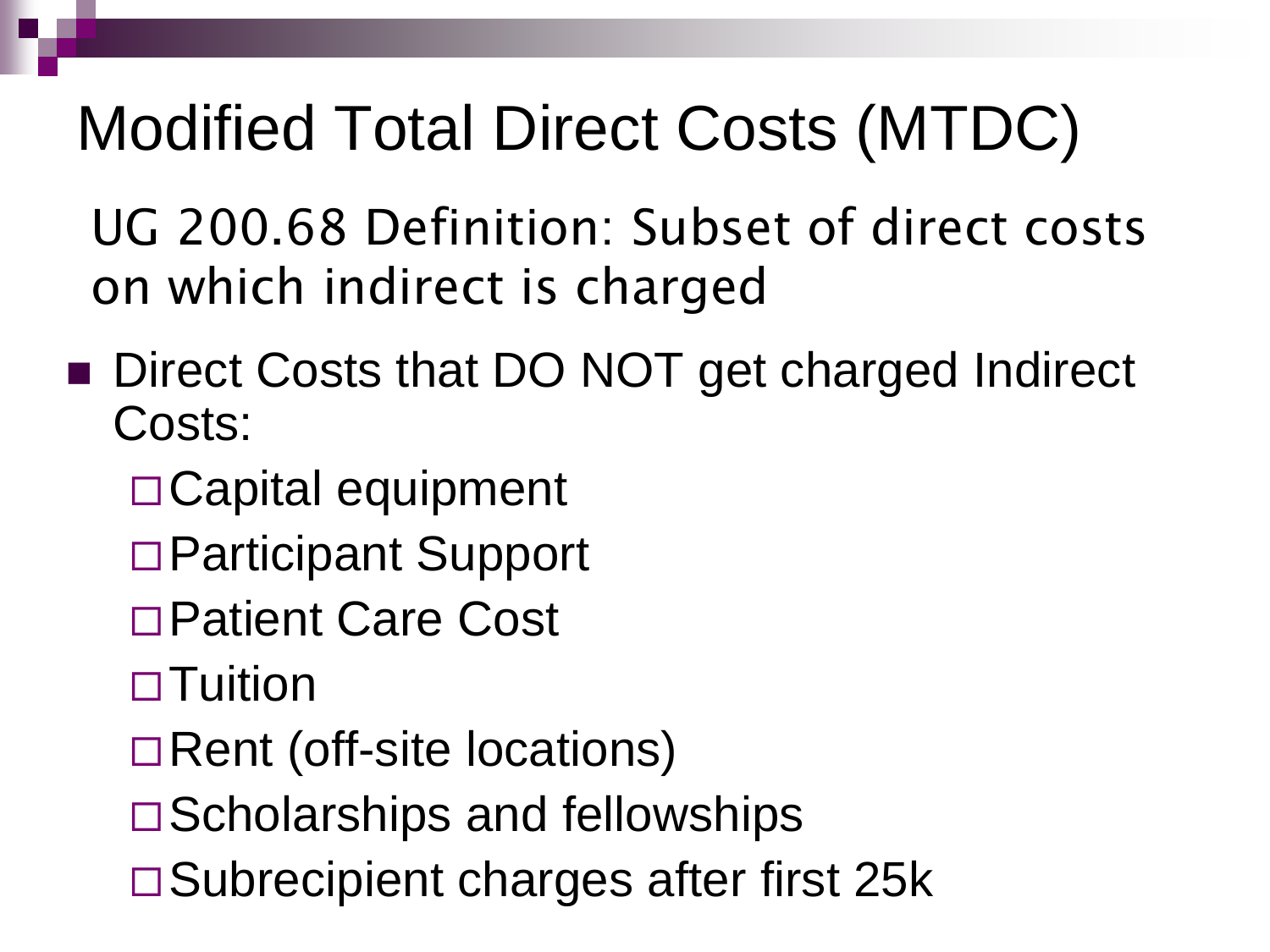### UG 200.414 F&A Cost Components

- "Facilities" components include:
	- □ Depreciation on buildings, equipment and capital improvement
	- $\Box$  Interest on debt associated with certain buildings, equipment and capital improvements
	- $\Box$  Operations and maintenance expenses □ Library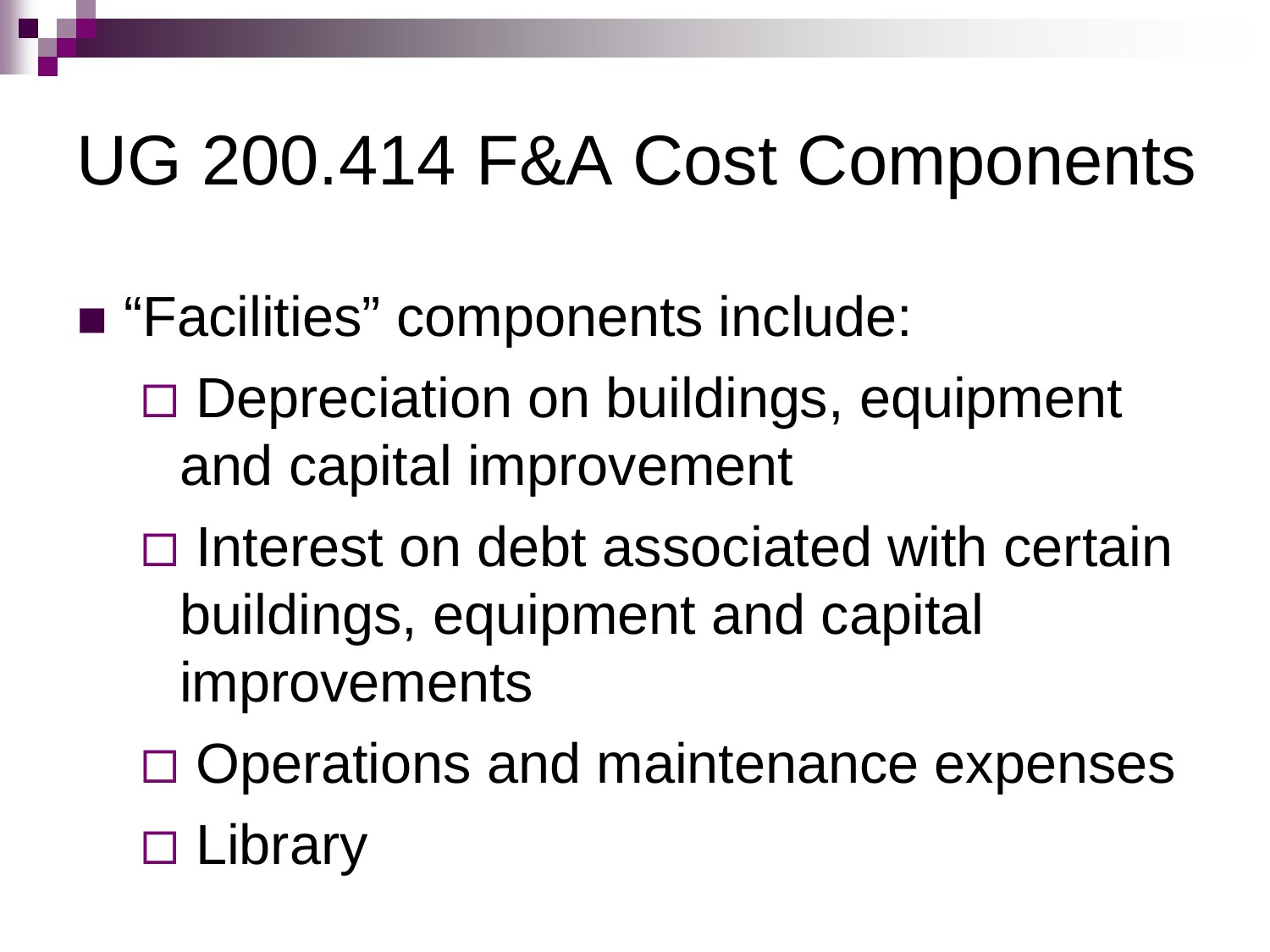### F&A Administrative Components

- Administration capped at 26% of MTDC includes:
	- □ General administration and general expenses such as the director's office, accounting, personnel
	- □ Departmental administration
	- $\square$  Sponsored project administration
	- □ Student administration and services and all other types of expenditures not listed specifically under one of the subcategories of "Facilities"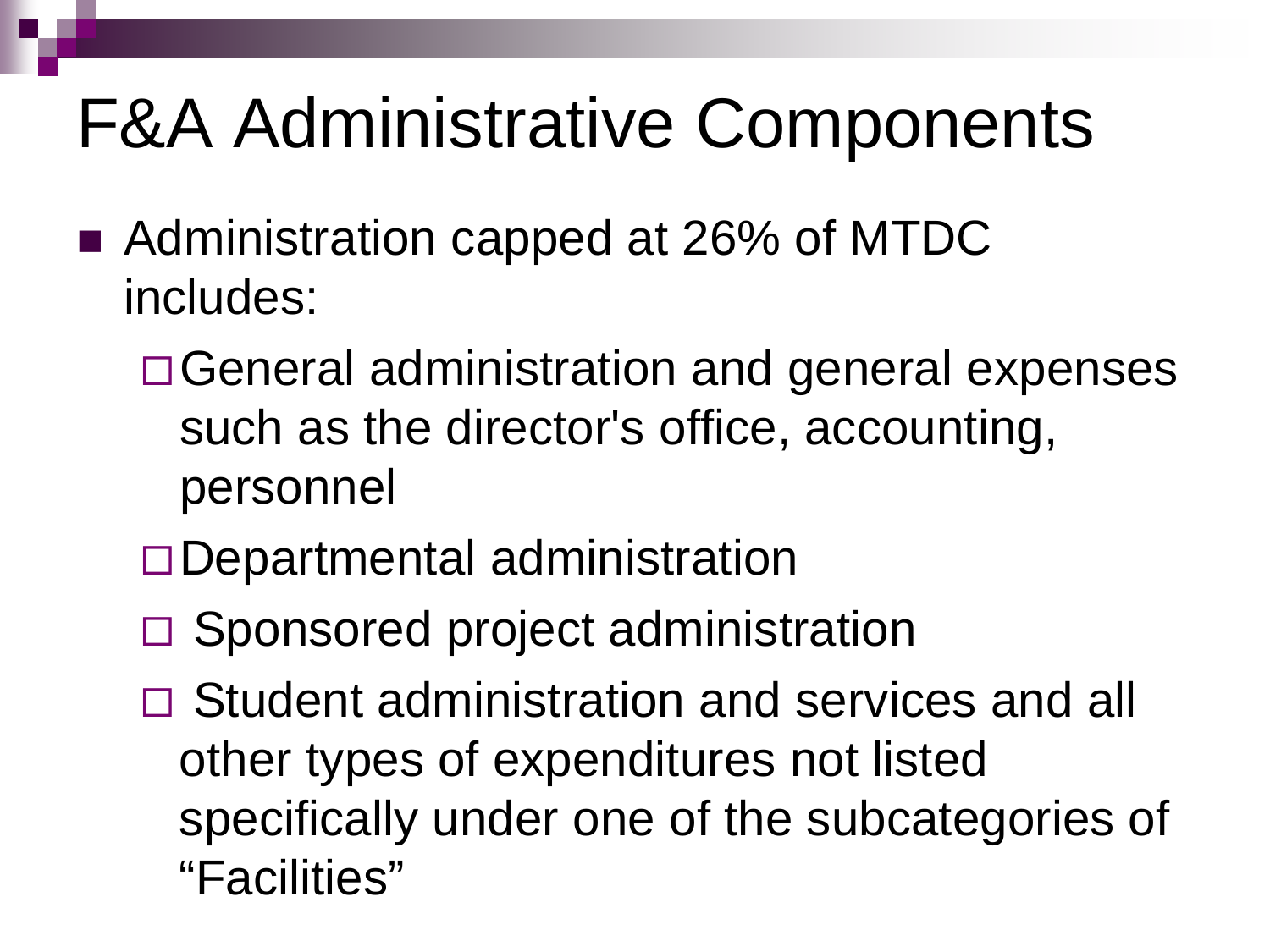## UG Appendix III – Computing F&A Rates for IHEs

- Major Functions of an Institution
- **n** Instruction
- Organized Research
- Other Sponsored Activities
- Other Institutional Activities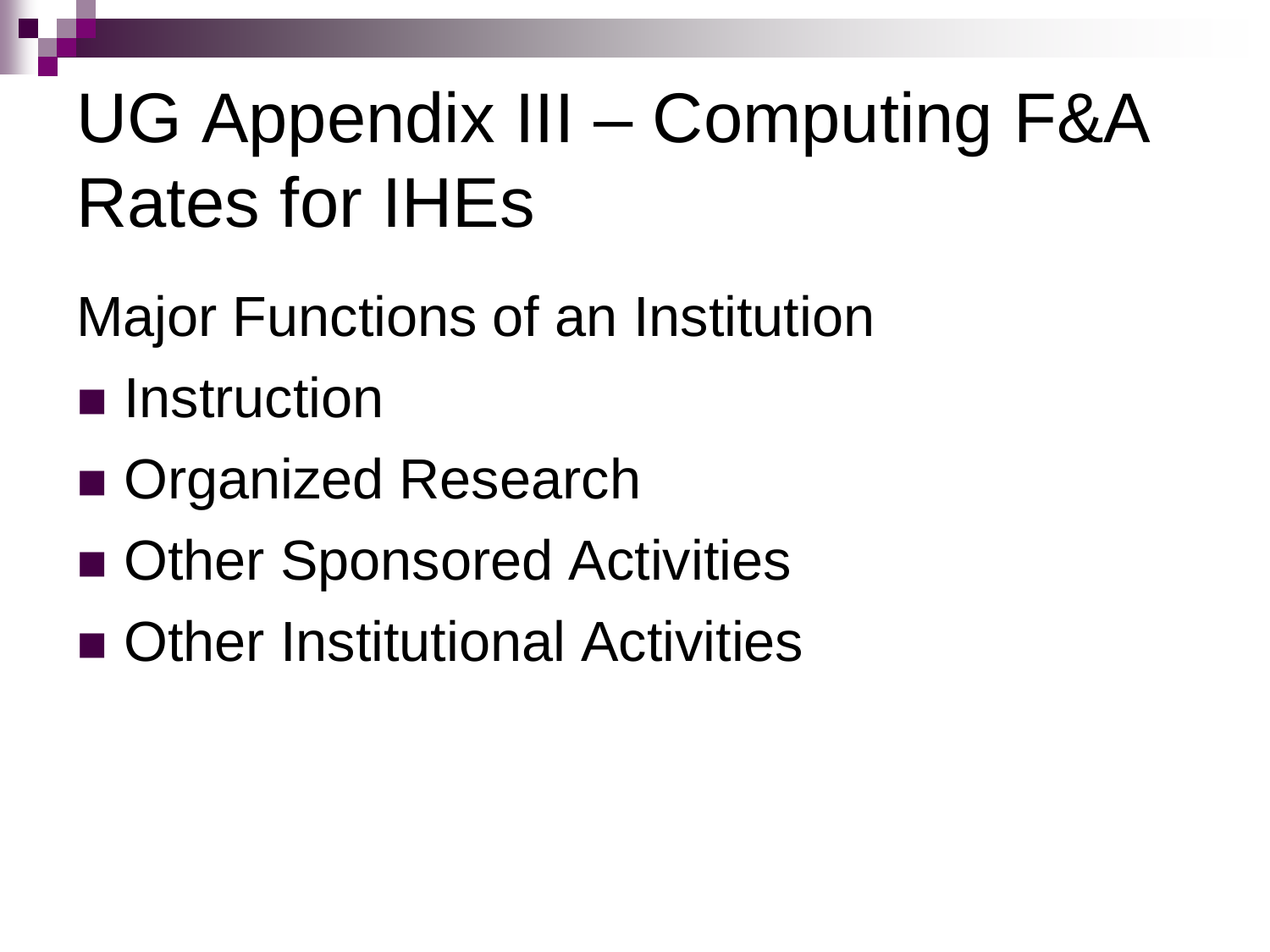#### Space Surveys

- Space related costs are allocated to buildings and then to units on the basis of assigned square footage, then to function by a space survey
- Used to calculate the % of space that is used to support Organized Research
- Used to allocate Building and Equipment Depreciation, Interest and O&M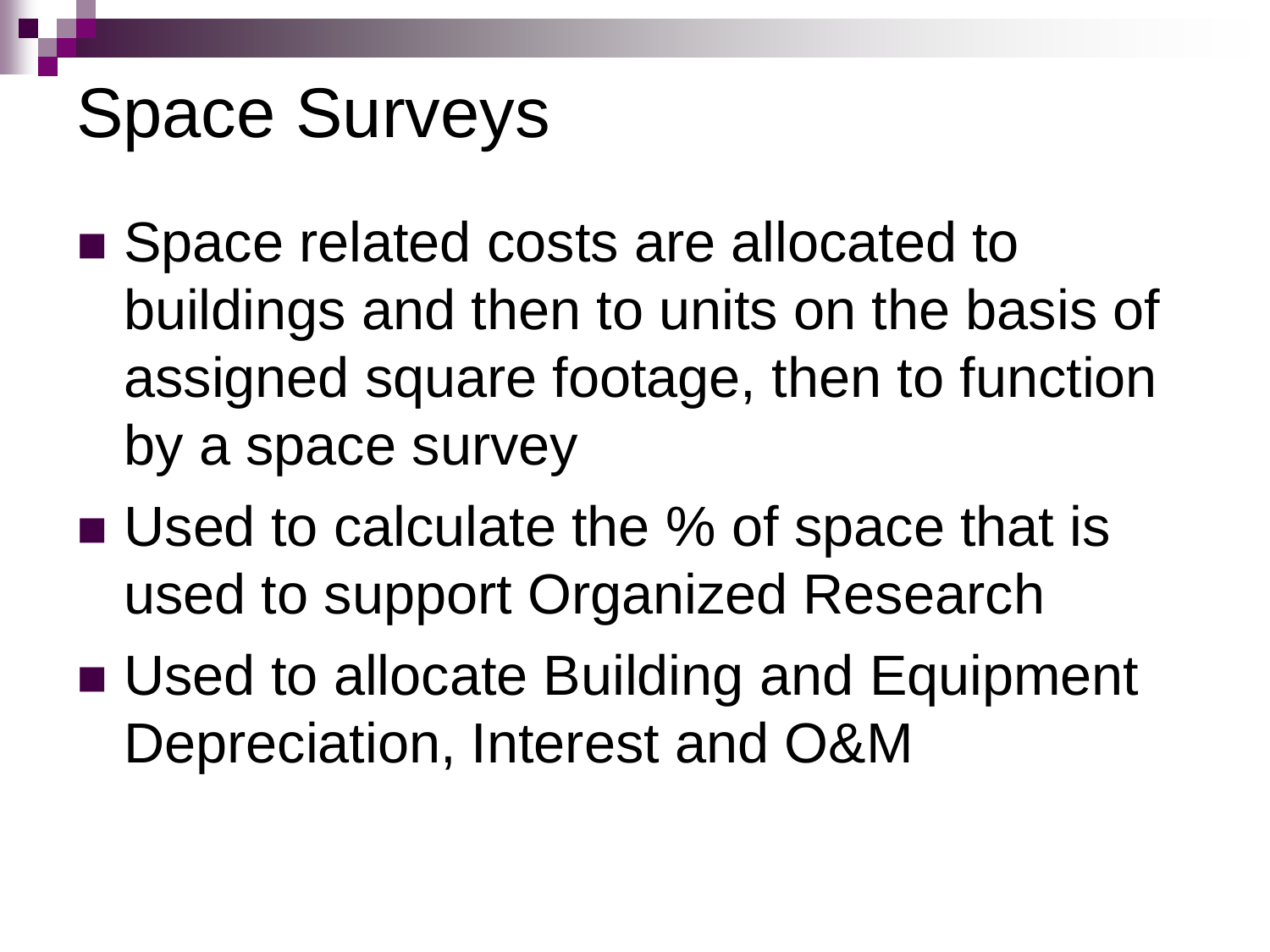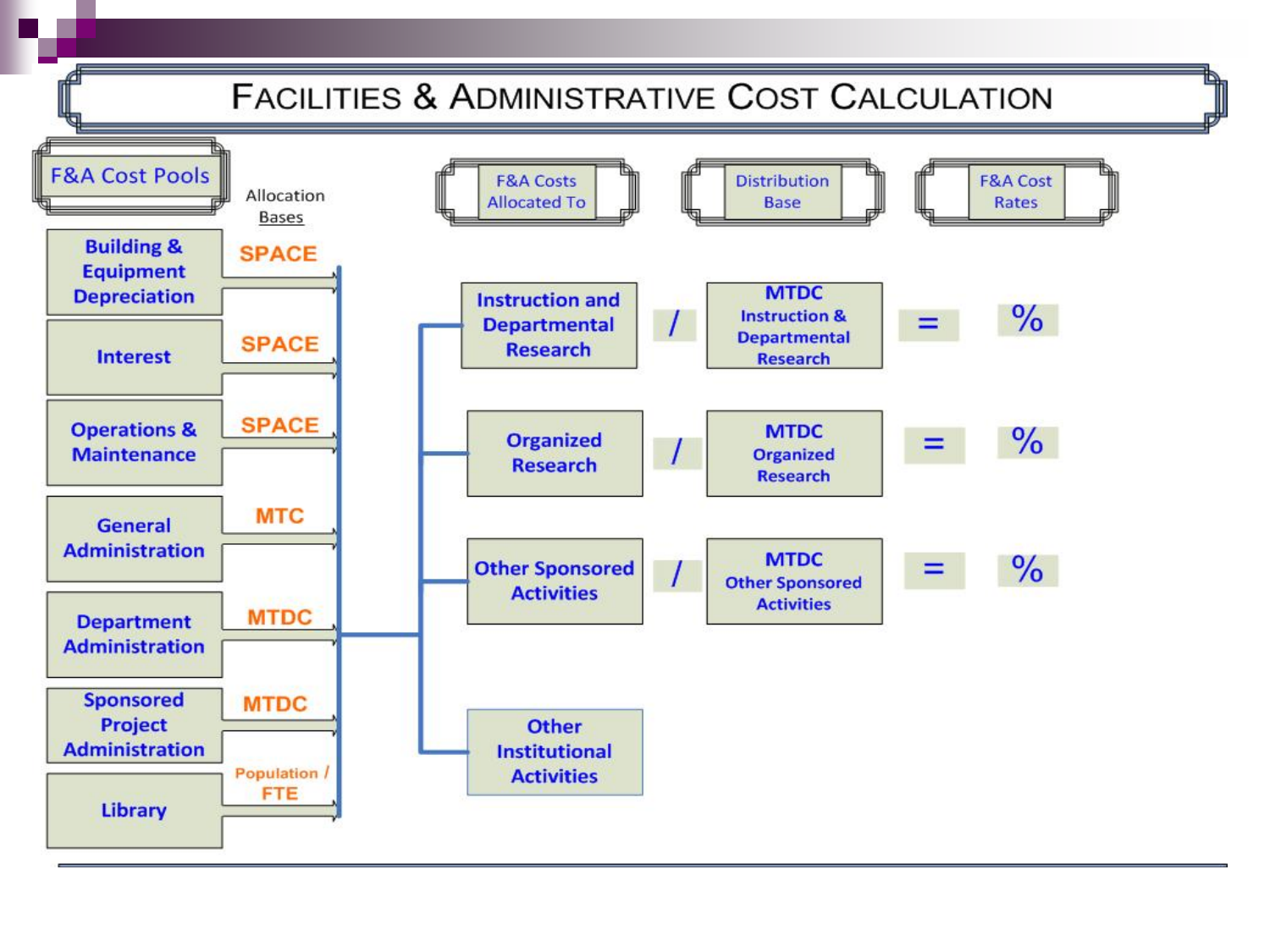#### COLLEGES AND UNIVERSITIES RATE AGREEMENT

EIN: 1746000531A1

ORGANIZATION:

DATE: 08/07/2019

FILING REF.: The preceding agreement was dated 12/17/2018

Texas A & M University - College Station 200 Technology Way A & M System Bldg, Suite 1281 College Station, TX 77845-3424

The rates approved in this agreement are for use on grants, contracts and other agreements with the Federal Government, subject to the conditions in Section III.

| <b>SECTION</b><br>T: |                  |            | Facilities And Administrative Cost Rates |                                        |
|----------------------|------------------|------------|------------------------------------------|----------------------------------------|
| RATE TYPES:          | FIXED            | FINAL      | PROV.<br>(PROVISIONAL)<br>PRED.          | PREDETERMINED)                         |
|                      | EFFECTIVE PERIOD |            |                                          |                                        |
| TYPE                 | <b>FROM</b>      | TO         | RATE (%) LOCATION                        | APPLICABLE TO                          |
| PRED.                | 09/01/2018       | 08/31/2019 | 48.50 On Campus                          | Organized<br>Research &<br>Instruction |
| PRED.                | 09/01/2019       | 08/31/2020 | 50.00 On Campus                          | Organized<br>Research &<br>Instruction |
| PRED.                | 09/01/2020       | 08/31/2022 | 51.50 On Campus                          | Organized<br>Research &<br>Instruction |
| PRED.                | 09/01/2018       | 08/31/2022 | 30.00 On Campus                          | Other Sponsored<br>Activities          |
| PRED.                | 09/01/2018       | 08/31/2022 | 10.50 Off Campus                         | IPA Prograns                           |
| PRED.                | 09/01/2018       | 08/31/2022 | 26.00 Off<br>Campus                      | All<br>Programs                        |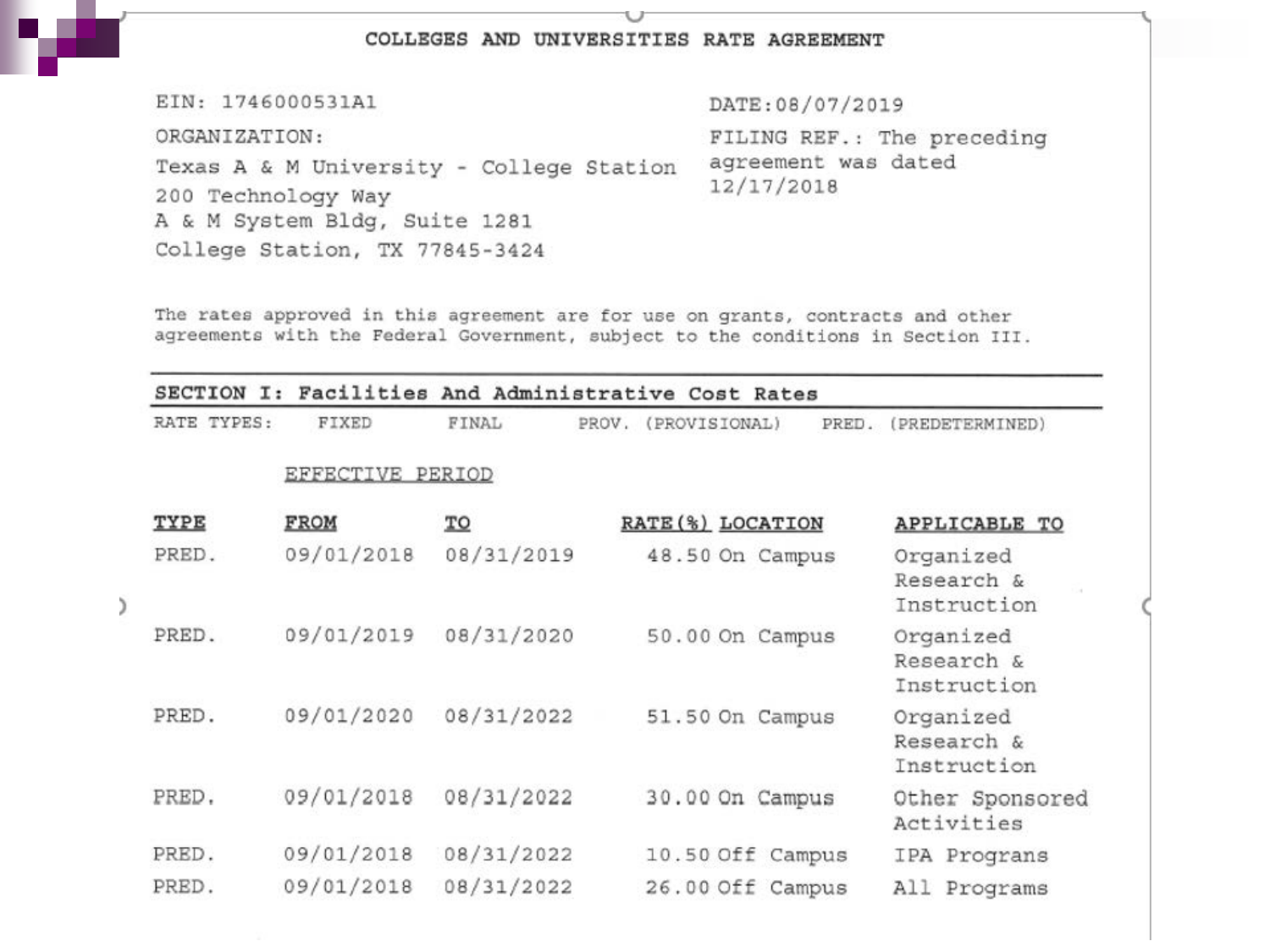## On-Campus vs. Off-Campus

#### ■ On-Campus

- □ Organized research
- $\square$  Instruction
- □ Other sponsored activity
- Off-Campus definition: for all activities performed in facilities not owned by the institution and to which rent is directly allocated to the projects(s).
	- $\Box$  Off campus all programs
	- $\Box$  The off campus rate only includes the administration portion of the F&A rate which is capped at 26%.